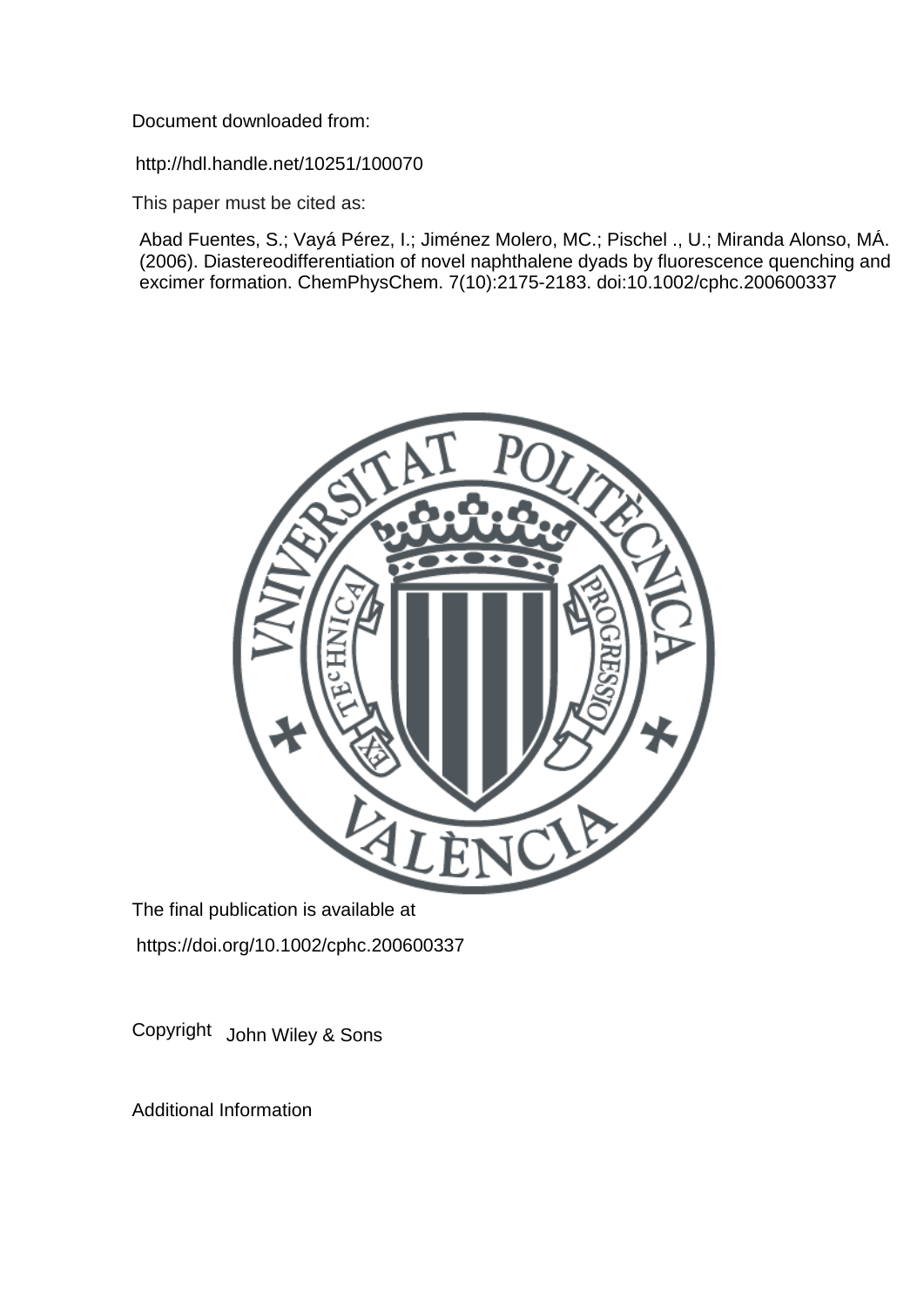# **Diastereodifferentiation in Fluorescence Quenching and Excimer Formation in Novel Naphthalene Dyads**

**Sergio Abad,[a] Ignacio Vayá,[a] M. Consuelo Jiménez,[a]\* Uwe Pischel,[a]\* Miguel A. Miranda[a]**

[a] *S. Abad, I. Vayá, Dr. C. Jiménez, Dr. U. Pischel, Prof. Dr. M. A. Miranda Instituto de Tecnología Química UPV-CSIC/ Departamento de Química, Universidad Politécnica de Valencia, Av. de los Naranjos s/n, E-46022 Valencia, Spain Fax: (+34)-96-387-7809 E-mail: [mcjimene@qim.upv.es,](mailto:mcjimene@qim.upv.es) [upischel@itq.upv.es](mailto:upischel@itq.upv.es)*

**Abstract:** *Four new bichromophoric naphthalene dyads in form of diastereomeric pairs were synthesized and photophysically characterized. For a closely related group of compounds (1- NAP-NAP, 1-MNAP-NAP, 1-MNAP-MNAP) systematic variation of the urea linker led to the observation of intramolecular fluorescence quenching for tertiary urea, but not for secondary urea. Chiral information contained in the dyads had a significant impact on the efficiency of this process. Furthermore, for the case of (R,R)-1-MNAP-MNAP excimer formation in the pre-organized dyad was noted, while being absent in the corresponding (R,S) diastereomer. These differences in photophysical behaviour were ascribed to the geometry of the linker and the chiral information contained in the diastereomeric compounds. Other dyads included naproxen as chromophore. For these compounds excimer emission with a significant diastereodifferentiation was observed for the two investigated stereoisomers.*

**Keywords:** diastereomers, excimers, fluorescence, naphthalene, photochemistry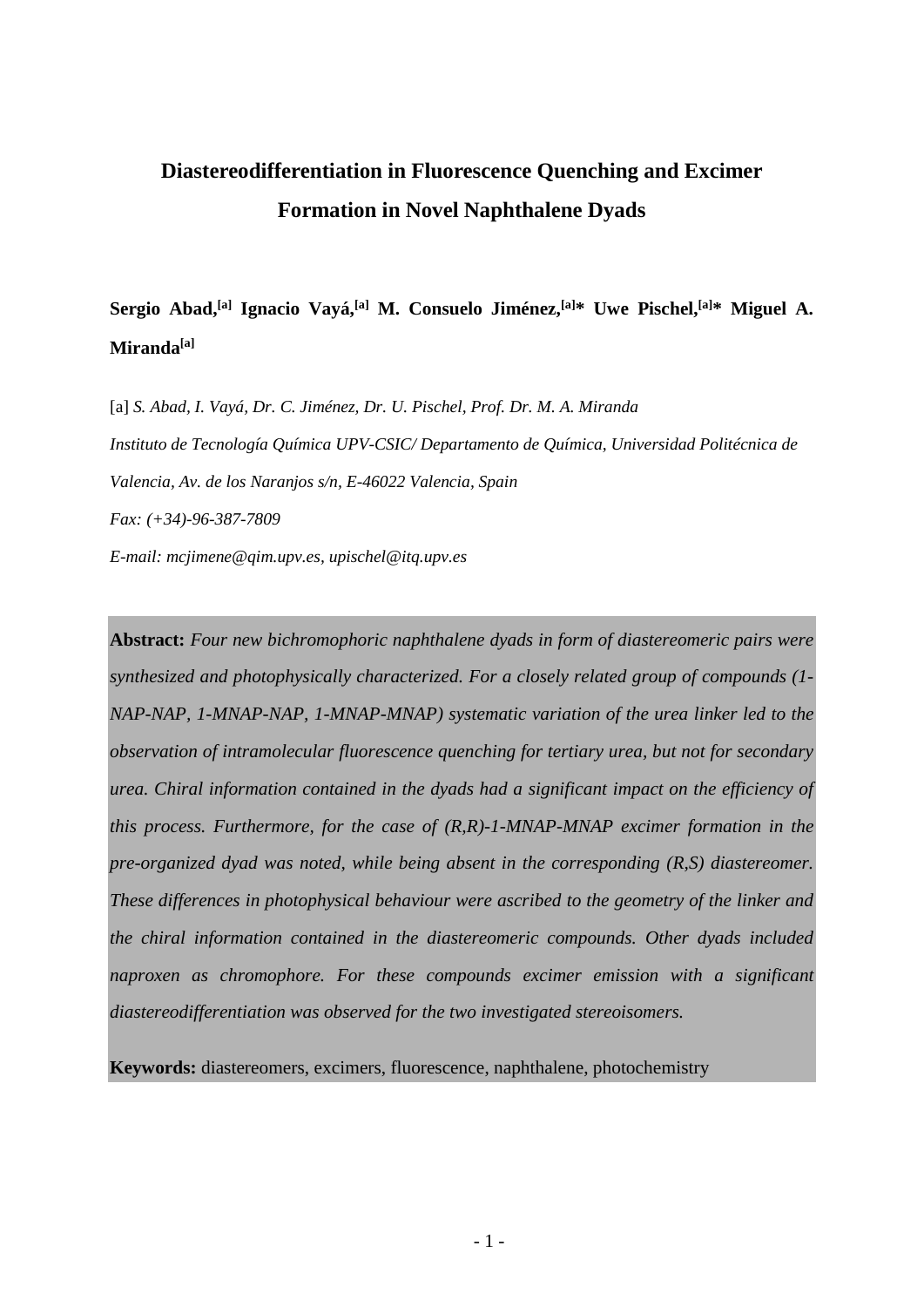# **Introduction**

Formation of excimers as the result of excited-state interactions involving aromatic chromophores is a well-known phenomenon.<sup>[1-3]</sup> Stabilizing excited state interactions between two π-systems cause significantly different fluorescence properties of the monomeric chromophore and the excimer, with a red-shifted emission for the latter. Based on these differential photophyscial properties, several fluorescent chemosensors using excimer formation from naphthalene, anthracene or pyrene chromophores have been introduced in recent years.<sup>[4]</sup> Furthermore, the use of excimer formation for probing the dynamics of polymer chains has been extensively documented.<sup>[5]</sup>

Excimer formation between two chromophores requires close contact within a distance defined by their van-der-Waals radii. Therefore the efficiency of intramolecular excimer formation is dependent on the ease with which both chromophores can approach each other, which is dictated by parameters like temperature, viscosity of the surrounding medium and in the intramolecular case by the conformational freedom of the chromophore-linking spacer.<sup>[6, 7]</sup> One of the most frequently applied rules for intramolecular excimer formation in diaryl systems with polymethylene chains is the so-called Hirayama rule,<sup>[8]</sup> which predicts the most efficient excimer formation for linkers with three methylene groups. Shorter chains restrict the formation of the typical sandwich-like excimer structures for geometrical reasons,<sup>[3]</sup> while longer chains provide too much freedom for the two chromophores, akin to intermolecular excimer formation. Besides, chemically more complex linkers like urea functionalities with different degrees of alkylation have been investigated as well.<sup>[9, 10]</sup>

However, the influence of chiral information contained in the linker has drawn less attention. There are some examples illustrating the differential photophysical behaviour of diastereomeric dyads with respect to excimer formation between pyrenes including inter- and intramolecular cases.<sup>[7, 11]</sup> However, naphthalenes have been investigated only occaisonally.[12] Recently, we got interested in the diastereoselective behaviour of dyads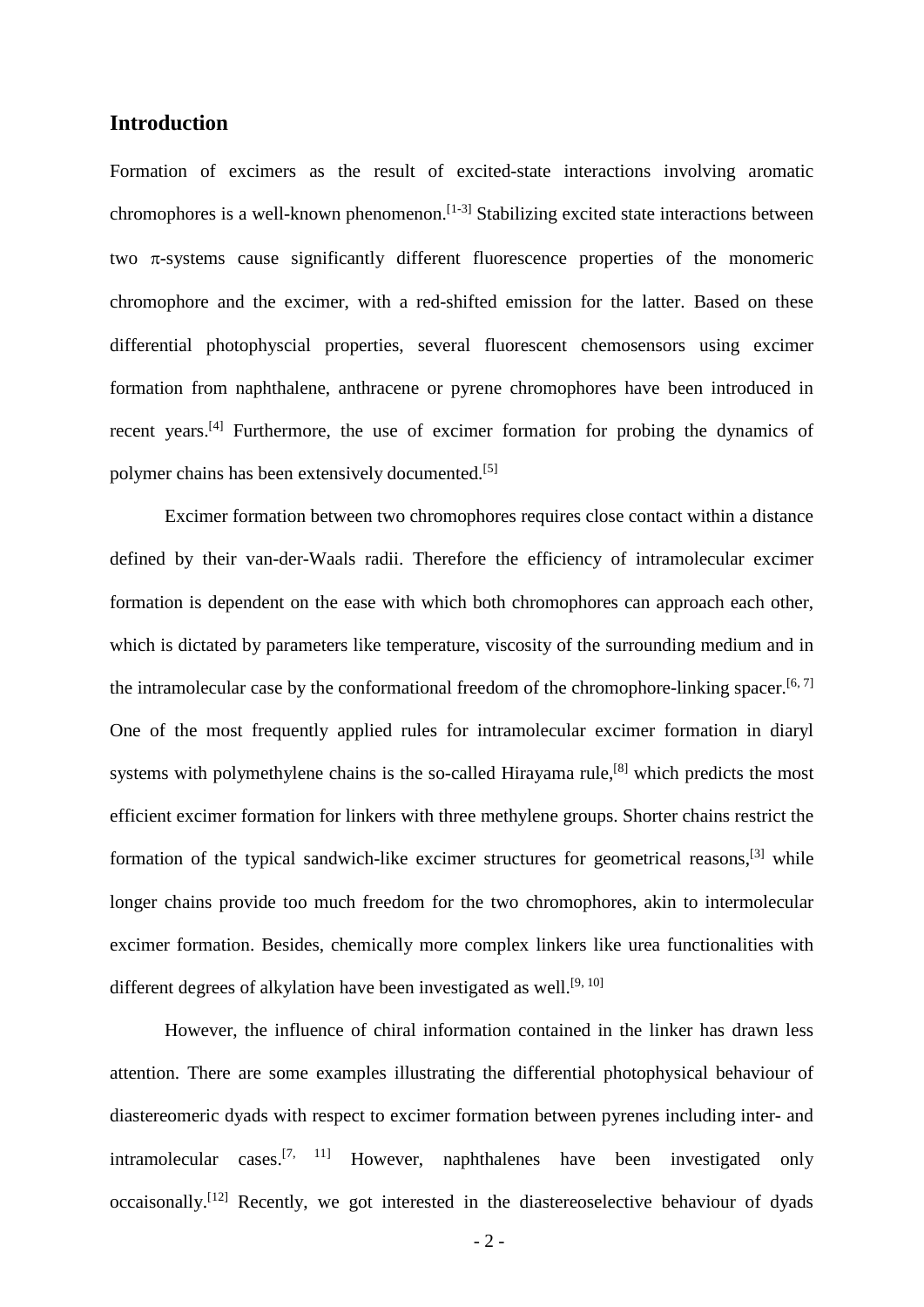composed of optically active chromophores of photobiological interest (e.g., 2-arylpropionic acids) and chiral quenchers. We were able to show that stereoselective quenching plays an important role in various mechanistic schemes like electron transfer, hydrogen transfer and exciplex formation.<sup>[13, 14]</sup> In the present work we have investigated chirality-dependent singlet excimer formation for several bis-naphthalene dyads. We synthesized a diastereomeric couple of naproxen-containing [i.e., 2-(6-methoxynaphth-2-yl)propionic acid] dyads (NPX-NPX) and a series of novel diastereomeric dyads with 1-naphthyl residues linked by secondary and tertiary urea spacers. The structures of the bichromophoric dyads and the respective monomeric model compounds are shown in Chart 1. Steady-state and time-resolved fluorescence measurements allowed us to gain deeper insights into the role of the spacer conformation and chiral information for excimer formation.

-Insert Chart 1 here-

#### **Results**

#### **Measurement of UV/Vis Absorption Spectra**

In Figure 1 the UV/Vis absorption spectra of diastereomeric 1-MNAP-MNAP and NPX-NPX dyads and their respective model compounds (*R*)-1-NAP-M and (*S*)-NPX in acetonitrile are shown as examples. The 1-naphthyl derivatives (MNAP-MNAP) showed the typical finestructured UV absorption band with a maximum at 282 nm, while the naproxen-derived dyads displayed their longest wavelength absorption band at 331 nm. These bands were assigned to  $\pi,\pi^*$  transitions. No significant spectral shifts or changes of the molar absorption coefficients with respect to the model compounds were noted, which supports the absence of strong electronic interactions between both naphthalene chromophores in the ground state.

-Insert Figure 1 here-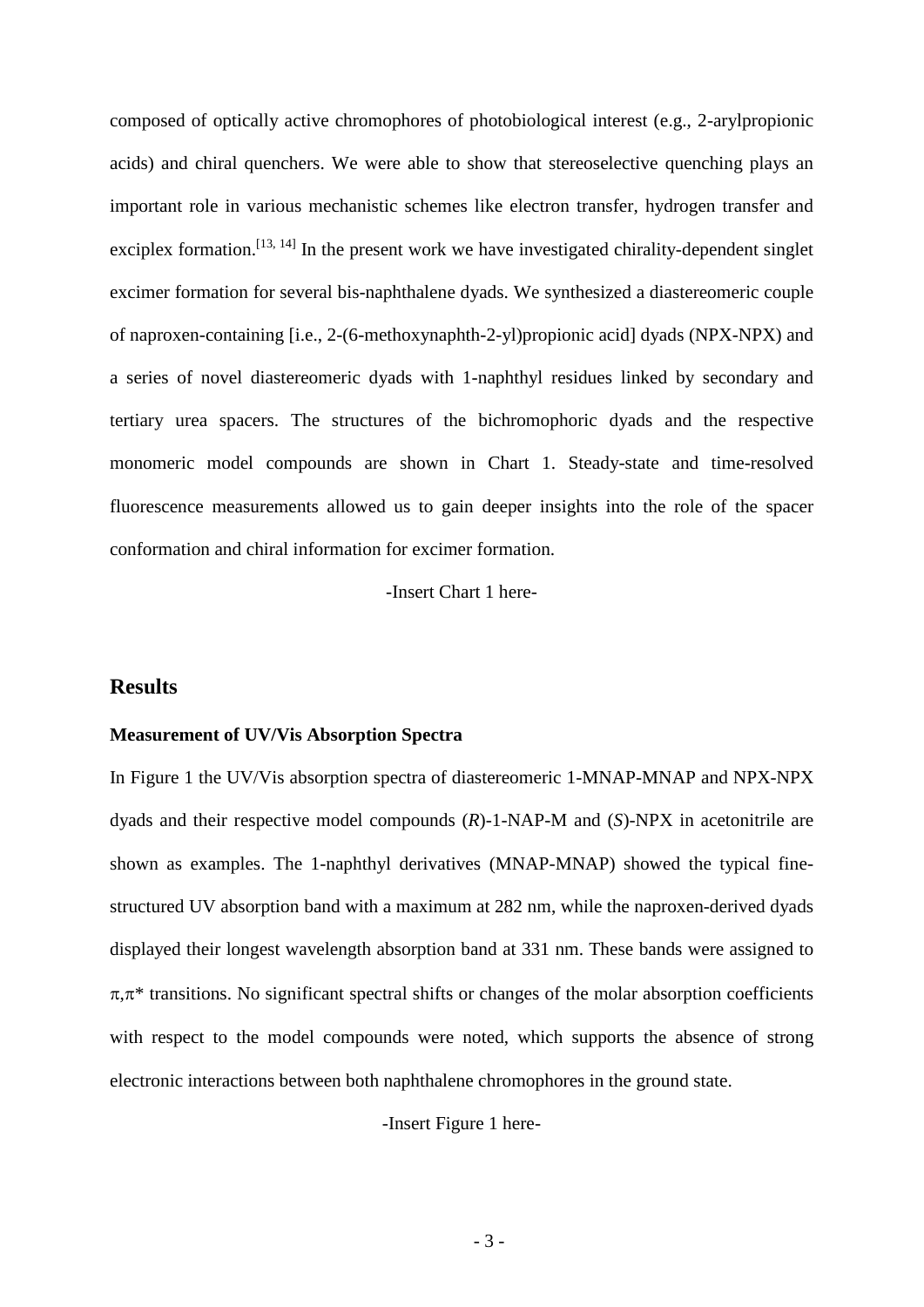#### **Monomer Fluorescence Quenching of 1-Naphthyl-Containing Dyads with Urea Bridges**

The fluorescence spectra ( $\lambda_{\text{exc}}$  = 266 nm) of the diastereomeric dyads with urea-linked 1naphthyl residues  $[(R,R)$ - and  $(R,S)$ -combinations] showed a fine-structured band with a maximum at 321 nm in acetonitrile and *n*-hexane. The same fluorescence emission was found for the monomeric  $(R)$ -1-NAP-M model compound.<sup>[14]</sup> However, the comparison of the fluorescence quantum yields revealed interesting differences, which were also solventdependent (*cf*. Table 1). In acetonitrile, dyads without methylation of the urea nitrogens (1- NAP-NAP) showed no significant fluorescence quenching with respect to the model compound (1-NAP-M) and mono-methylated dyads (1-MNAP-NAP) displayed only weak quenching (*ca*. 10 %). On the other hand, bis-methylated dyads (1-MNAP-MNAP) showed strong quenching  $(> 90 \%)$ . Also in methanol fluorescence quenching was observed for bismethylated dyads, albeit to a lesser extent (> 50 %). In *n*-hexane the effects were least pronounced, namely only a weak quenching (*ca*. 15 %) for 1-MNAP-MNAP dyads as compared to the model compound 1-NAP-M was noted. The same trend applied to the fluorescence lifetimes (*cf*. Table 1).

#### -Insert Figure 2 here-

Strikingly, for the bis-methylated dyads not only the largest quenching effects were observed, but in acetonitrile and methanol also significant differences between the two diastereomers  $[(R,R)$ - and  $(R,S)$ -1-MNAP-MNAP], as shown in Figure 2. Taking the measured quantum yields as basis, for both solvents a two-fold more efficient quenching of the monomer fluorescence for the (*R*,*S*) isomer was noted. The fluorescence lifetimes showed the same trend, namely a faster decay for the (*R*,*S*) dyad. With the measured lifetimes and eq. 1:  $k_q = 1/\tau - 1/\tau_0$ , the following unimolecular dynamic quenching constants were calculated:  $k_q(R,R) = 2.8 \times 10^8$  s<sup>-1</sup> and  $k_q(R,S) = 4.4 \times 10^8$  s<sup>-1</sup> in acetonitrile;  $k_q(R,R) = 1.5 \times 10^7$  s<sup>-1</sup> and  $k_q(R,S) = 2.9 \times 10^7$  s<sup>-1</sup> in methanol. Calculation of the quenching rate constant by combining steady-state and time-resolved fluorescence data by using eq. 2:  $(1-\Phi_{\text{fdvad}}/\Phi_{\text{f,1-NAP-M}})/\tau_{\text{fdvad}}$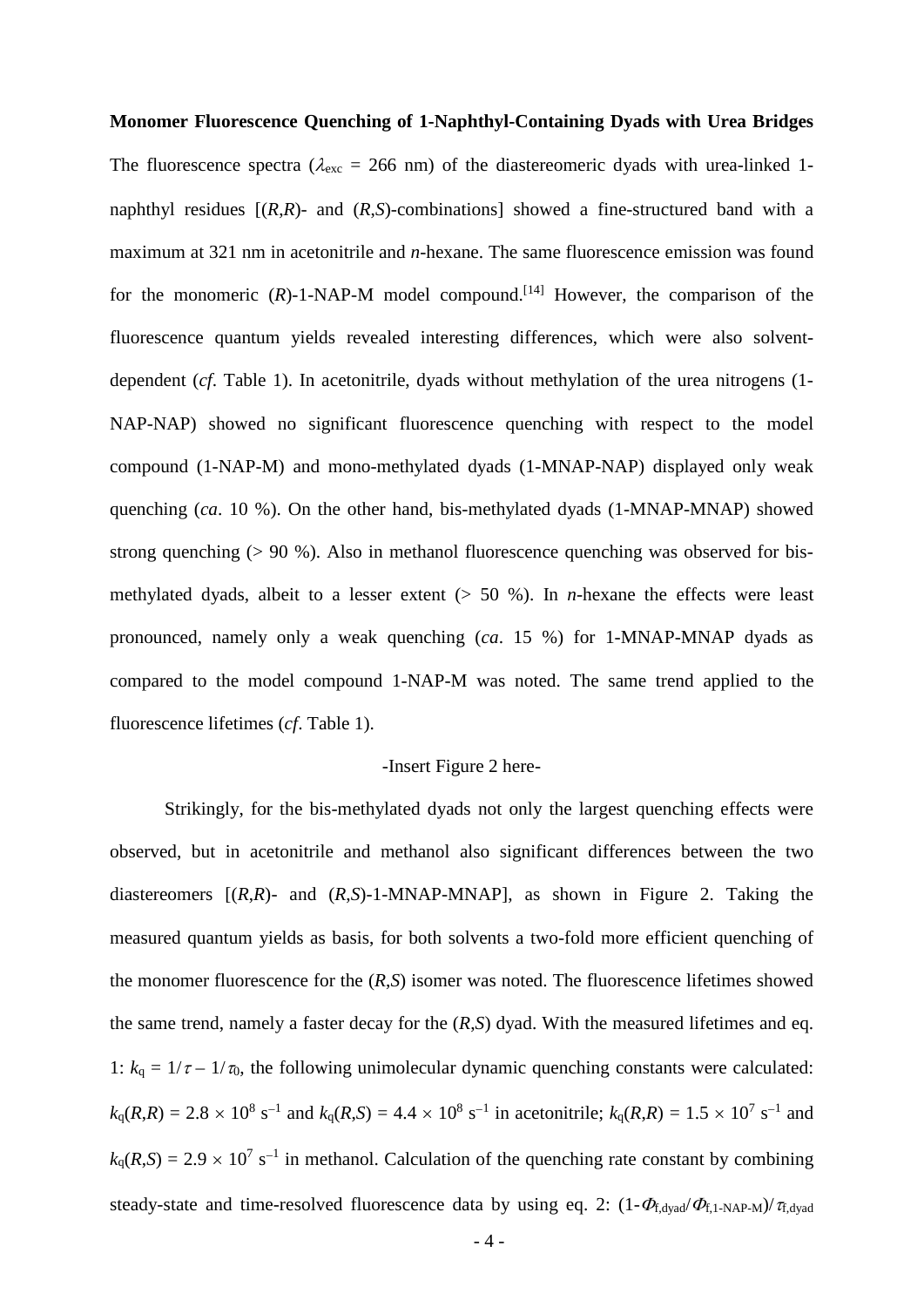yielded virtually the same values. The thus obtained rate constants express a significant diastereodifferentiation in the intramolecular fluorescence quenching process:  $k_q(R,S)/k_q(R,R)$ = 1.6 and 1.9 in acetonitrile and methanol, respectively. Noteworthy, the quenching rate constant in methanol was one order of magnitude lower than that observed for acetonitrile. This leaded to a slightly higher diastereodifferentiation for the alcohol in accordance with the reactivity-selectivity-principle. On the other hand, in *n*-hexane, the solvent with the smallest quenching effect, no significant difference was noted  $[k_0(R,R) = 3.8 \times 10^6 \text{ s}^{-1}$  and  $k_0(R,S) =$  $3.6 \times 10^6$  s<sup>-1</sup>].

### **Excimer Formation of 1-Naphthyl-Containing Dyads with Urea Bridges**

As outlined above, the 1-naphthyl-containing dyads with a tertiary urea bridge (1-MNAP-MNAP) showed the strongest fluorescence quenching as compared to the other two dyads (1- NAP-NAP and 1-MNAP-NAP). In case of the  $(R,R)$  diastereomer this quenching process was accompanied by the formation of a broad and red-shifted emission band, which appeared as a shoulder around 400 nm (*cf*. Figure 2). Based on the observations made for other bisnaphthalene systems, this new band was assigned to an excimer emission.<sup>[2, 3]</sup> Interestingly, such emission band was not observed for the intermolecular case of 1-methylnaphthalene in acetonitrile solution, even at concentrations up to  $10^{-3}$  M. This emphasizes the importance of the linker and the entropy factor for the intramolecular excited state interaction of both chromophores in the dyads. The excitation spectra monitoring the monomer (at 321 nm) and excimer emission (at 420 nm) were identical (*cf*. inset in Figure 2a), which excludes excimer formation as the result of ground state dimer excitation.

By contrast with exciplexes, the dipole moment of excimers equals 0. Therefore, no solvent polarity effects on the excimer emission maximum are expected. This supports our assignment as verified by the invariability of the excimer emission maximum with changing solvent polarity (going from nonpolar *n*-hexane to polar acetonitrile and methanol).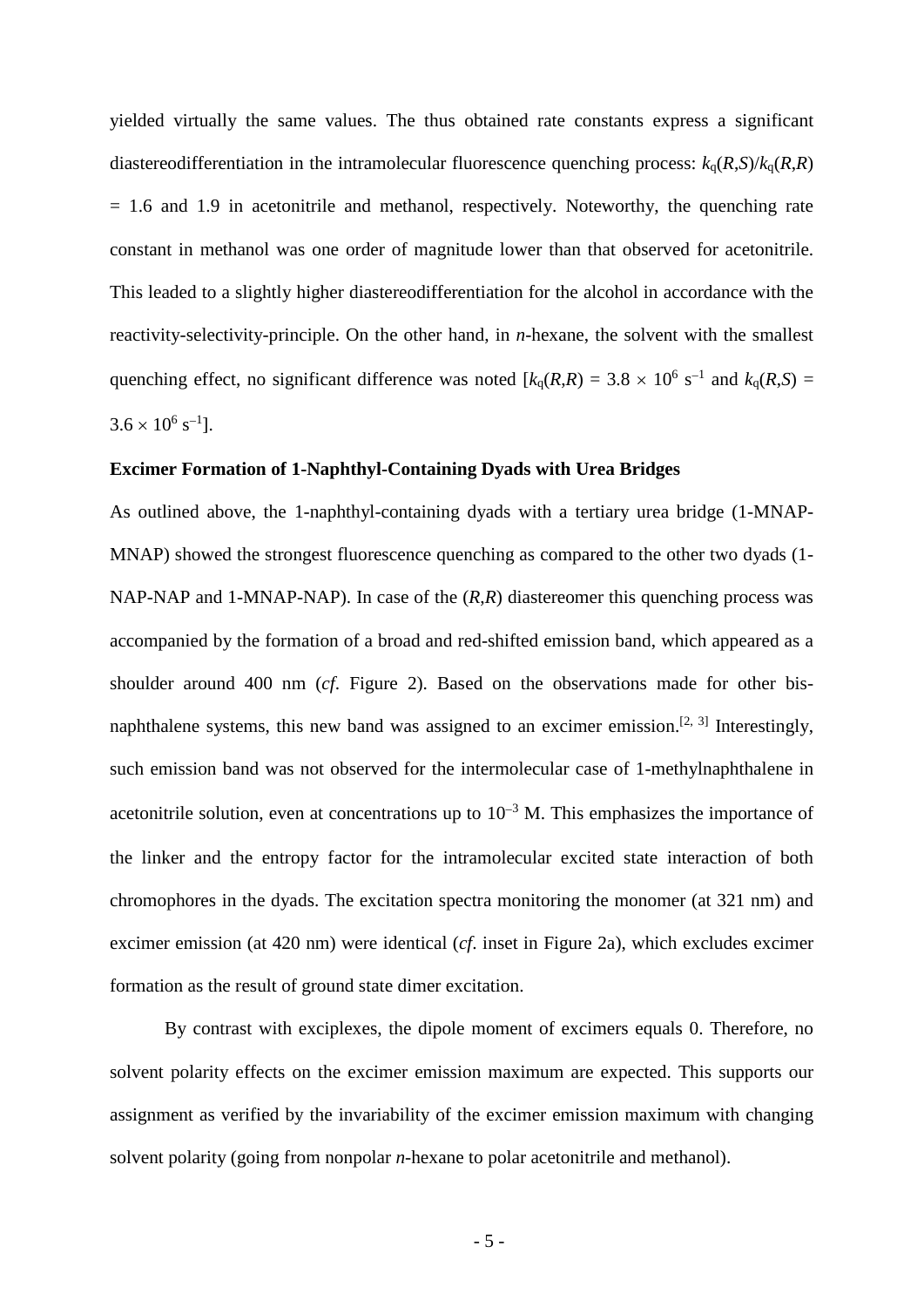Strikingly, we observed a remarkable diastereodifferentiation for the excimer formation: only (*R*,*R*)-1-MNAP-MNAP gave rise to the broad band with a maximum at *ca*. 400 nm, while it was totally absent for the (*R*,*S*) diastereomer. Interestingly, the diastereomeric dyad with the smaller monomer fluorescence quenching constant, i.e., (*R*,*R*)-1- MNAP-MNAP, showed excimer emission. At first glance this seems to be a contradictory observation. However, a possible explanation is that the exclusive excimer formation for the (*R*,*R*) combination is paralleled by a major quenching pathway common for both diastereomeric dyads, but more efficient for the (*R*,*S*) diastereomer (*cf*. Discussion).

A closer look at the monomer-to-excimer fluorescence intensity ratios (measured as  $I_{321 \text{ nm}}/I_{400 \text{ nm}}$  for  $(R,R)$ -1-MNAP-MNAP points to the conclusion that excimer formation might not be the dominant monomer quenching pathway. Namely, rather unfavourable ratios of 15:1 (in methanol and *n*-hexane) and 7:1 (in acetonitrile), with preference for the monomer were found.

#### **Fluorescence Quenching and Excimer Formation in Naproxen-Containing Dyads**

The fluorescence spectra ( $\lambda_{\text{exc}}$  = 266 nm) of the naproxen-containing diastereomeric dyads [(*S*,*S*)- and (*R*,*S*)-NPX-NPX] and the corresponding model compound (*S*)-NPX are characterized by an emission band centred at 342 nm and 350 nm in *n*-hexane and acetonitrile, respectively. The dyads showed considerable fluorescence quenching (*ca*. 70 % in acetonitrile and *ca*. 90 % in *n*-hexane) with respect to the model compound (*cf*. Figure 3). The quenching was accompanied by formation of a broad and red-shifted emission band with a maximum at *ca*. 395 nm, which was assigned to excimer-related fluorescence.<sup>[15]</sup> As noted for 1-methylnaphthalene, also 2-methoxynaphthalene showed no intermolecular excimer formation in acetonitrile (up to  $10^{-3}$  M). Like discussed also above, no significant shift of the broad emission band was observed upon going from nonpolar *n*-hexane to polar acetonitrile, which is in agreement with our assignment. The excitation spectra monitoring the monomer and excimer emission showed no differences, excluding excimer formation by excitation of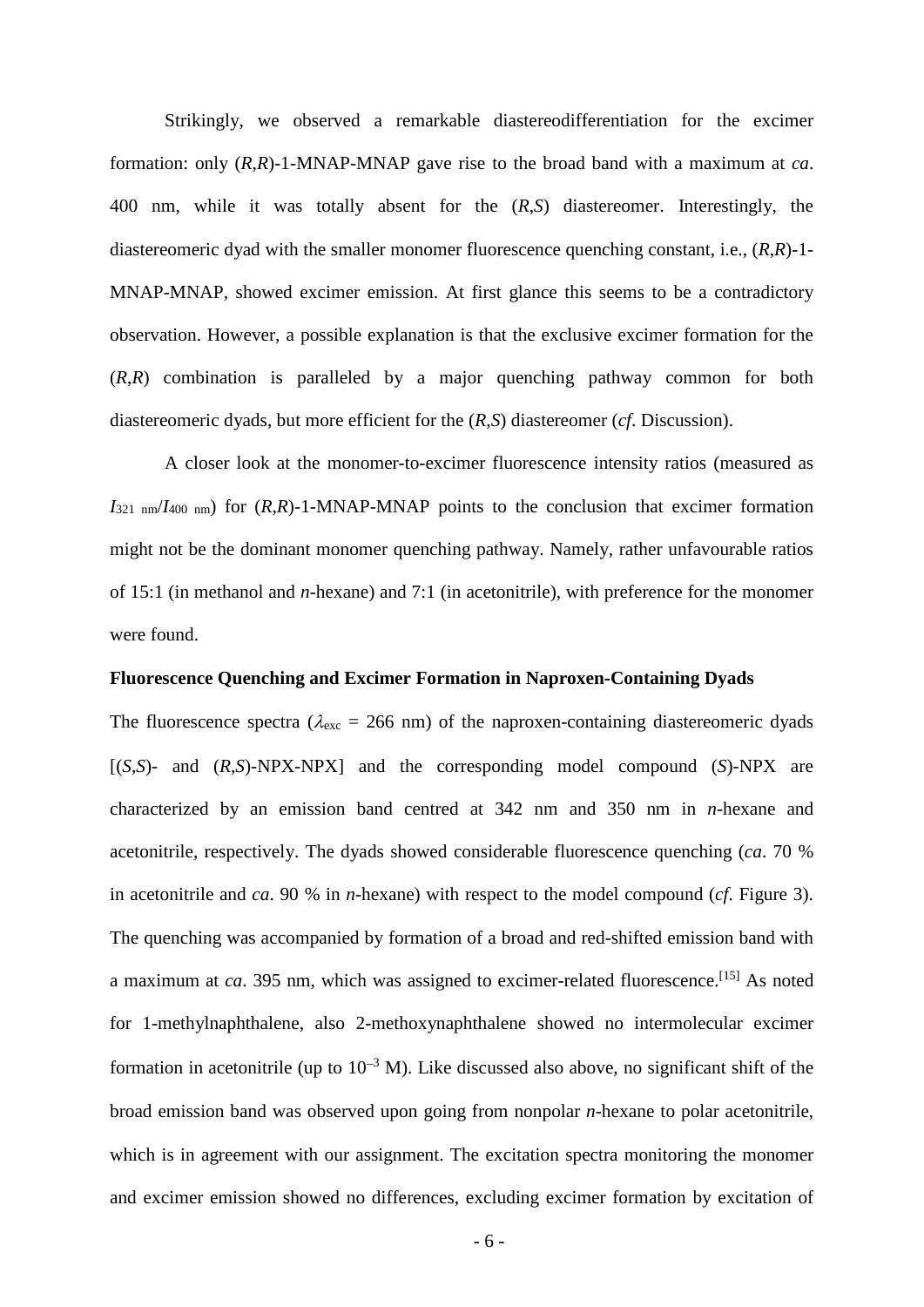ground state dimers. Contrary to the observations made for the above discussed naphthalene dyads, excimer formation seems to be the major quenching pathway in the NPX-NPX dyads, as reflected by the considerably larger ratio of monomer-to-excimer fluorescence, i.e., *I*<sup>342</sup>  $_{nm}/I_{395 \text{ nm}} = 0.8$  in *n*-hexane and  $I_{350 \text{ nm}}/I_{395 \text{ nm}} = 1.7{\text -}2.0$  in acetonitrile. According to eq. 1 unimolecular dynamic quenching rate constants of 6.3 × 10<sup>8</sup> s<sup>-1</sup> and 6.5 × 10<sup>8</sup> s<sup>-1</sup> in acetonitrile and *n*-hexane, respectively, were calculated (see lifetimes in Table 1). However, no diastereodifferentiation at the level of monomer fluorescence quenching was noted. The intensity of excimer fluorescence showed small differences in acetonitrile, with the stronger excimer fluorescence for (*R*,*S*)-NPX-NPX (factor *ca*. 1.2, *cf*. Figure 3). The same trend is expressed by the measured lifetimes ( $\lambda_{obs}$  = 430 nm) of excimer fluorescence, which indicates that the  $(R, S)$  excimer deactivates slower than the  $(S, S)$  excimer, i.e.,  $\tau_f = 23.9$  ns *versus* 28.0 ns in acetonitrile (*cf*. Figure 4). However, in *n*-hexane a smaller differentiation of the excimer deactivation was observed [29.0 *versus* 31.0 ns for (*S*,*S*) and (*R,S*), respectively]. This points to a differential non-radiative deactivation rate constant for both diastereomers.

-Insert Figures 3 and 4 here-

## **Discussion**

#### **Quenching Pathways in Urea-Linked Dyads**

For the diastereomeric dyads with a tertiary urea linker we observed strong quenching of fluorescence monomer which is dependent on the solvent. For (*R*,*R*)-1-MNAP-MNAP the quenching is accompanied by concomitant formation of excimer, as identified by the characteristic fluorescence emission. Clearly, this pathway is one contributor to the monomer fluorescence quenching. However, the quite unfavourable monomer-to-excimer fluorescence intensity ratio and moreover the total absence of excimer fluorescence for (*R*,*S*)-1-MNAP-MNAP, albeit showing the strongest monomer fluorescence quenching, suggests the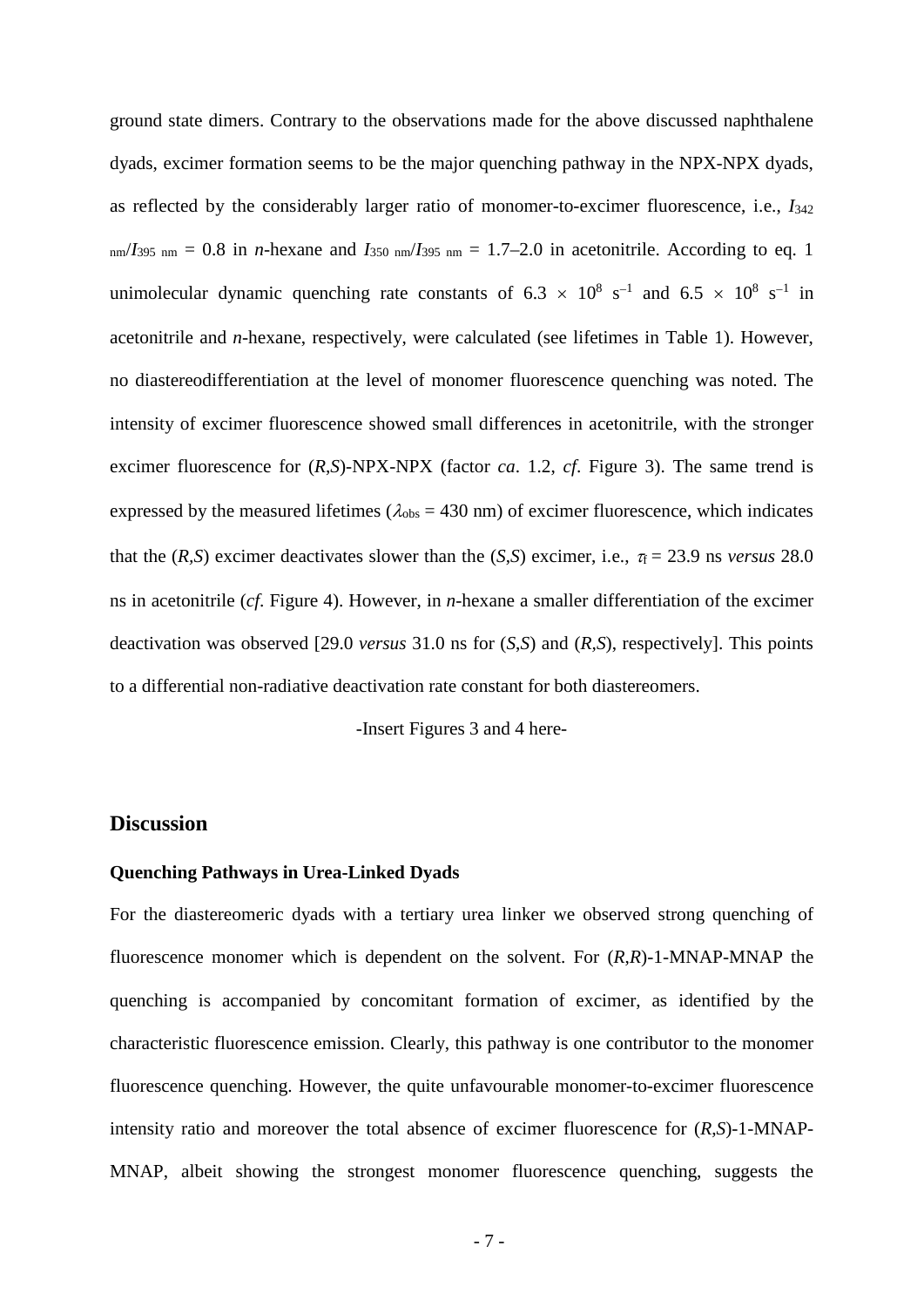occurrence of an additional parallel quenching pathway. Singlet-singlet energy transfer can be excluded, since both chromophores are identical. Photoinduced electron transfer between an excited state and a ground state chromophore also does not offer a satisfying explanation, since this process would be thermoneutral ( $\Delta G_{\text{et}} = +0.04 \text{ eV}$  in acetonitrile),<sup>[16]</sup> in agreement with the absence of any radical ion transient in time-resolved laser-flash-photolysis experiments. Instead of, only a signal at 430 nm, which was assigned as triplet-triplet absorption of naphthalene, was observed. On the other hand, self-quenching is a likely and alternative non-radiative deactivation pathway.<sup>[17]</sup> Similar observations of monomer fluorescence quenching without excimer formation, which have been attributed to selfquenching, were for dendrimers with peripheral anthracene units.<sup>[18]</sup> Also the possibility of a photoreaction as deactivation channel of singlet-excited naphthalenes should be considered. Indeed, a control experiment showed that the irradiation of 1-MNAP-MNAP dyads at  $\lambda_{\text{exc}} =$ 254 nm leads to permanent changes in the absorption spectrum accompanied. This was confirmed by HPLC measurements, which clearly showed the decomposition of the dyads.<sup>[19]</sup>

## **Dependence of the Photophysical Behaviour on the Urea Linker Conformation**

As outlined above, significant quenching of the monomer naphthalene fluorescence was only observed for the bis-methylated dyads (1-MNAP-MNAP). This might be rationalized by having a closer look at the linker conformation in dependence on the degree of urea *N*methylation. As described by Lewis *et al*. *N*,*N*´-diarylurea with tertiary urea linkers give rise to a folded conformation, while secondary urea bridges lead to extended conformations.<sup>[9]</sup> This structural difference can be traced back to steric hindrance between two urea *N* alkyl substituents, which is reduced for the *trans*,*trans* arrangement, bringing the two aryl residues in close proximity. This ground state pre-organization favours excited state excimer formation as well as intramolecular self-quenching. However, in our systems the aryl residues are not directly connected to the urea nitrogen, therefore this type of pre-organization is expected to be less dominant than in *N*,*N*´-diarylureas. Some insight into solution ground state interactions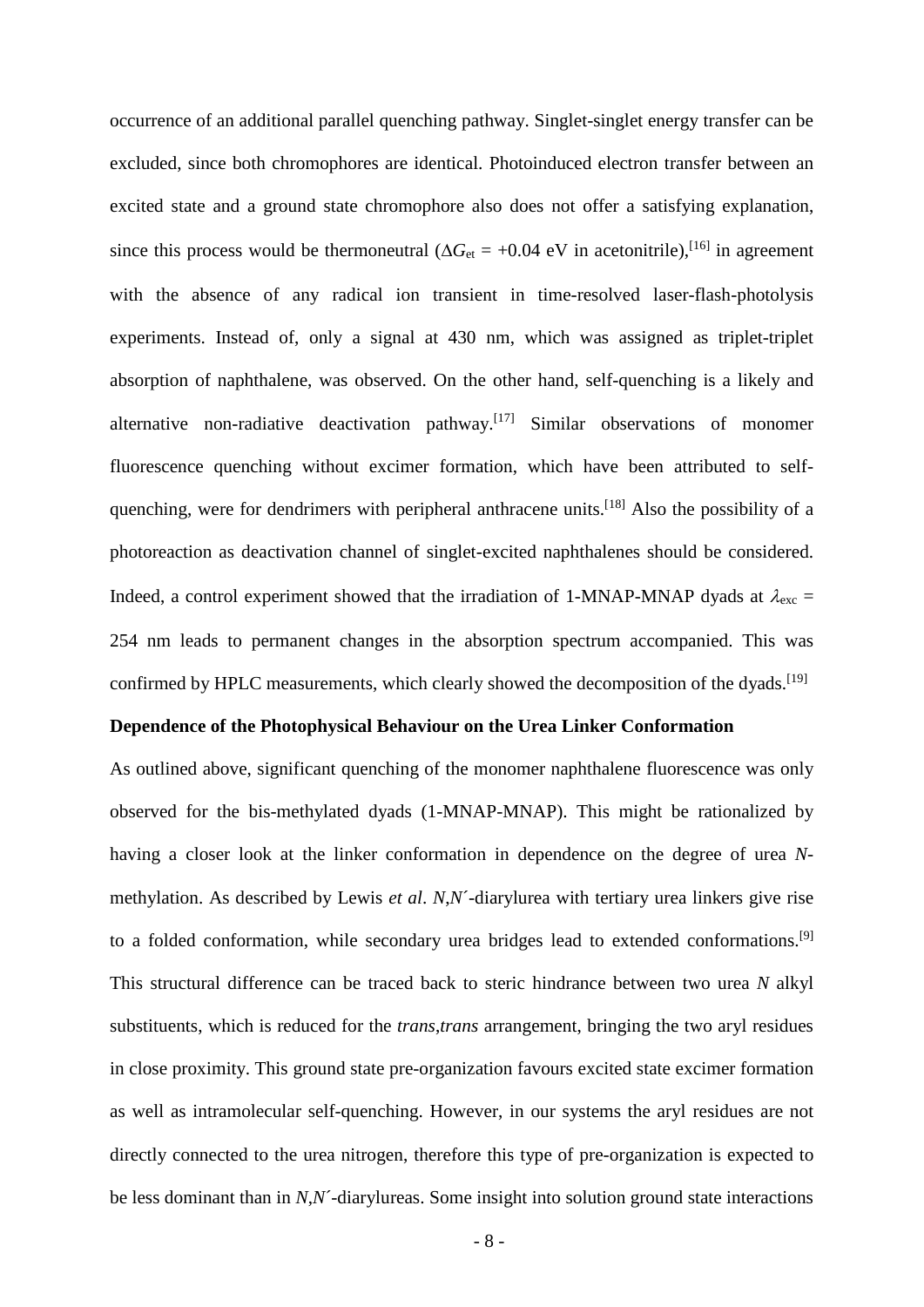between the two naphthyl chromophores can be obtained from the analysis of the <sup>1</sup>H NMR spectra. In case of interactions between both aromatic residues upfield shifts of the aromatic proton signals would be expected and actually these were observed for similar cases. For dyads with secondary urea (1-NAP-NAP and 1-MNAP-NAP) we did not see such shifts. However, in the case of (*R*,*R*)-MNAP-MNAP the aromatic protons were clearly upfield shifted (*ca*. 0.2–0.4 ppm, depending on the solvent, i.e., chloroform, acetone, acetonitrile, methanol) as compared to (*R*,*S*)-1-MNAP-MNAP and also (*R*)-1-NAP-M. This is shown in Figure 5 for acetonitrile. Noteworthy, this observation coincided with the exclusive excimer formation for (*R*,*R*)-1-MNAP-MNAP. Obviously, the ground state pre-organization of the chromophores facilitates their parallel alignment in the excited state resulting in the observed excimers. Here it must be mentioned that ground state pre-organization is not equivalent with dimer formation via electronic  $\pi$ - $\pi$  interactions. The observed upfield shift of aromatic protons clearly supports that both chromophores are tilted with respect to each other. Furthermore, neither differences in the absorption spectra of (*R*,*R*)-1-MNAP-MNAP and the (*R*)-1-NAP-M model compound nor variations in the excitation spectra monitoring monomer and excimer emission were noted, which is in disagreement with dimer excitation.

#### -Insert Figure 5 here-

In a further attempt to gain more insights into the role of the linker geometry we performed semiempirical AM1 calculations with model compounds:[20] *N*,*N*´-diisopropylureas with varying degrees of methylation ( $n_{\text{CH}_3} = 0, 1, 2$ ). Calculations with the synthesized dyads were omitted for the reason of the high number of possible rotamers, which would complicate the search for the global minimum on the potential hypersurface. In agreement with the reported gas phase structure of parent urea, nonplanar *anti* geometries were obtained as minimum energy structures (i.e., *cis*,*cis* and *trans*, *trans*). [9] The calculated heats of formation (∆*H*f) of the linker models support a clear trend (*cf*. Table 2): independent on the degree of methylation, the *cis*,*cis* conformation is preferred. However, in case of the bis-methylated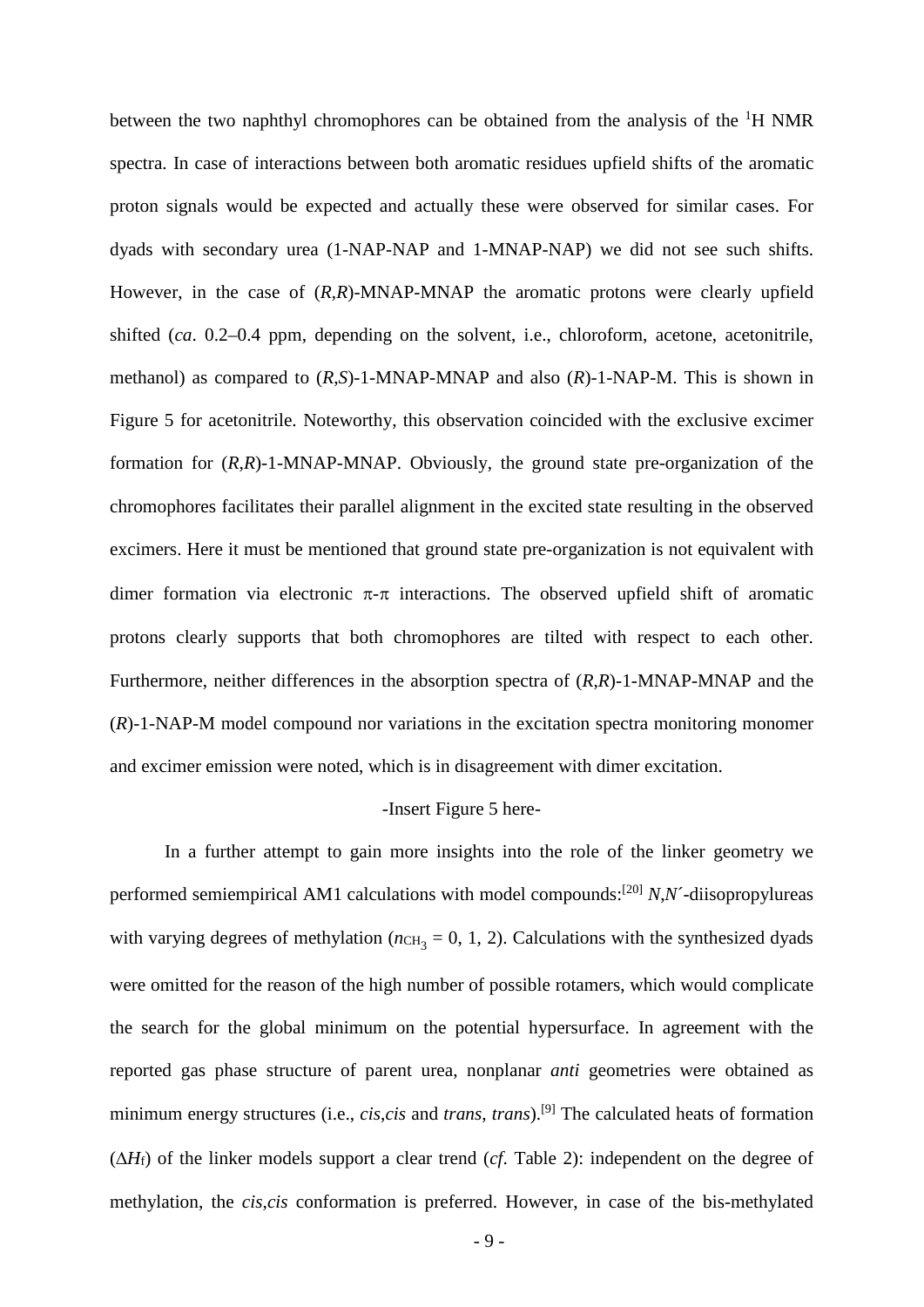linker the *cis*,*cis* to *trans*,*trans* conversion has the smallest activation barrier as compared to partially or non-methylated linkers (rated by the energy difference between both conformers:  $\Delta E_{cis,cis} \rightarrow$  *trans,trans ca*. 0.1 kcal mol<sup>-1</sup> for  $n_{\text{CH}_3} = 2$  *versus* 1.5 – 2.5 kcal mol<sup>-1</sup> for  $n_{\text{CH}_3} = 0$ , 1). The *cis*,*cis* geometry of the linker would lead to an extended conformation of the dyads, while *trans*,*trans* facilitates the spatial approach of both chromophores and consequently excimer formation and/or self-quenching. As can be deduced from the nearly barrierless conversion between both linker geometries in case of 1-MNAP-MNAP, an approach of both naphthyl residues is more likely than for the other dyads with secondary urea nitrogens.

#### -Insert Figure 6 here-

#### **Photophysical Behaviour of Naproxen-Containing Dyads**

For the NPX-NPX dyads the mechanistic picture seems to be simpler. Excimer fluorescence in the emission spectra of the dyads in acetonitrile and *n*-hexane is dominant, which suggests that formation of this species is the main quenching pathway of monomer fluorescence. A closer inspection of the <sup>1</sup> H NMR spectra of both NPX-NPX dyads and (*S*)-NPX as model compound revealed similar upfield shifts (*ca*. 0.2 ppm) of aromatic proton signals as observed for (*R*,*R*)-MNAP-MNAP (*cf*. Figure 6). However, in this case both diastereomeric dyads showed such shifts in agreement with the observed strong excimer fluorescence. Akin to the argumentation used above, ground state pre-organization of the naproxen chromophores facilitates excimer formation.

## **Diastereoselectivity in the Quenching Processes**

#### -Insert Scheme 1 here-

One motivation of the present study was the clarification of the role of diastereoselectivity in the quenching processes, which occur in the novel dyads. Indeed, we observed a marked dependence of the photophysical behaviour on the chiral information at different levels (i.e., monomer fluorescence quenching, excimer formation and deactivation). The monomer fluorescence quenching in the 1-MNAP-MNAP dyads was significantly dependent on the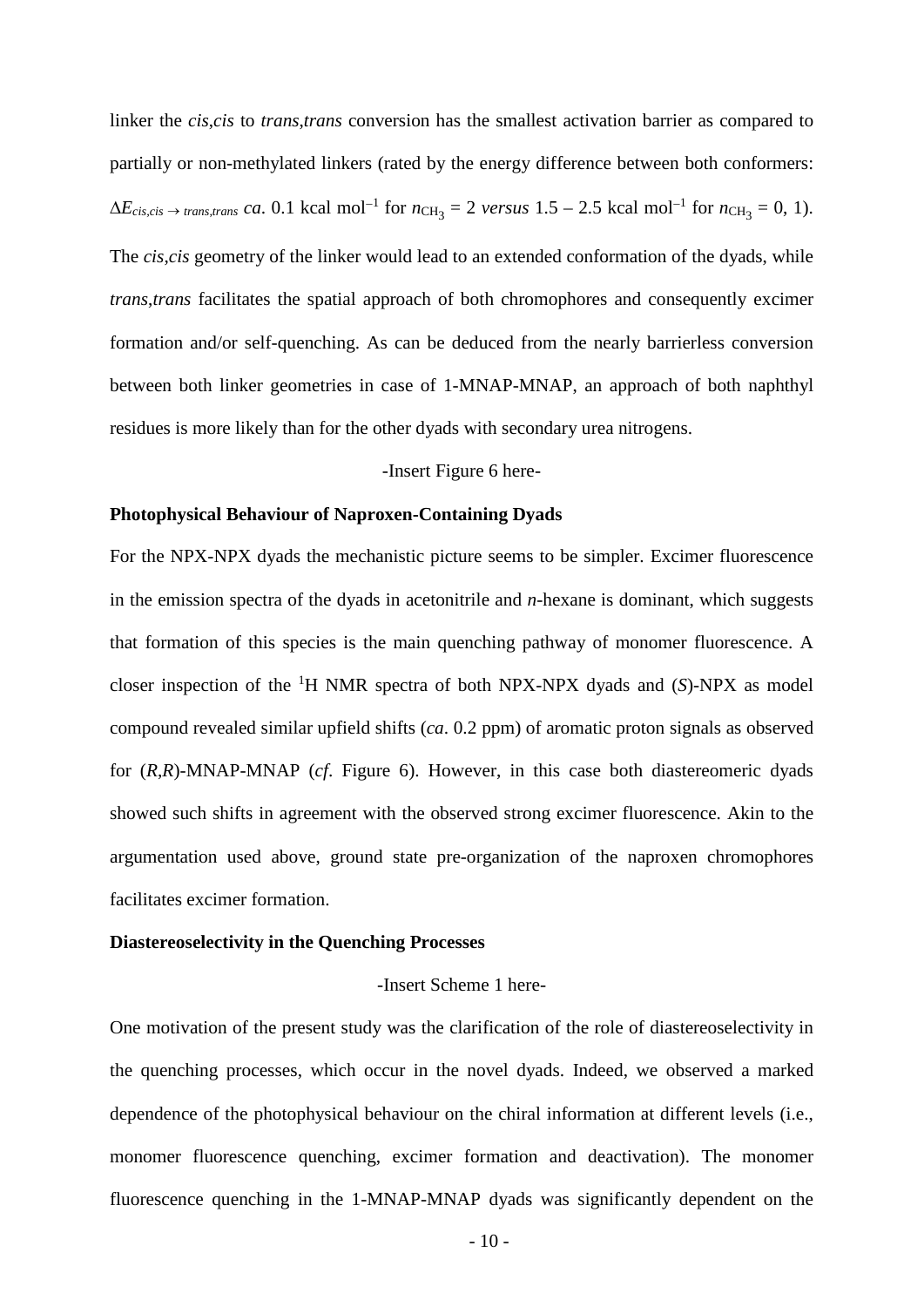chiral information. We assume that this process is related to a combination of (a) nonradiative self-quenching and (b) excimer formation (*cf*. Scheme 1). The observation of excimer fluorescence showed a unique diastereoselectivity, favouring the (*R*,*R*)-1-MNAP-MNAP dyad, which finds experimental support in the exclusive observation of ground state interactions for this isomer. Hence, the pre-organization of both chromophores is a precondition for excimer formation. On the other hand, the approach of the naphthyl residues during the excited state lifetime leads to non-radiative self-quenching (including photodecomposition) without the formation of excimers. This is in agreement with the strong monomer quenching of the  $(R, S)$ -1-MNAP-MNAP dyad, which does not show signs for ground state pre-organization. As supported by the semiempirical AM1 calculations for model urea linkers (see above), the approach of both naphthyl rings is least hindered for tertiary urea.

Naproxen-containing dyads (NPX-NPX), on the other hand, gave rise to the observation of strong excimer formation, albeit significant diastereodifferentiation was only observed for excimer deactivation via non-radiative pathways (i.e., return to the ground state, triplet state population).

## **Conclusions**

The photophysical properties of diastereomeric bis-naphthalene dyads with respect to their potential to form excimers was investigated. Two types of compounds were synthesized, namely dyads with 1-naphthyl residues linked by urea spacers and naproxen-containing dyads with an ester bridge. For the dyads with urea linkers marked differences in the monomer fluorescence quenching (via self-quenching and excimer formation) depending on the linker geometry were noted. Furthermore, the formation of excimers was restricted to (*R*,*R*)-1- MNAP-MNAP, supported by ground state pre-organization as evidenced by  ${}^{1}H$  NMR. On the other hand, naproxen-containing dyads showed preferential excited singlet state quenching via excimer formation. Again, this is in agreement with the observed ground state pre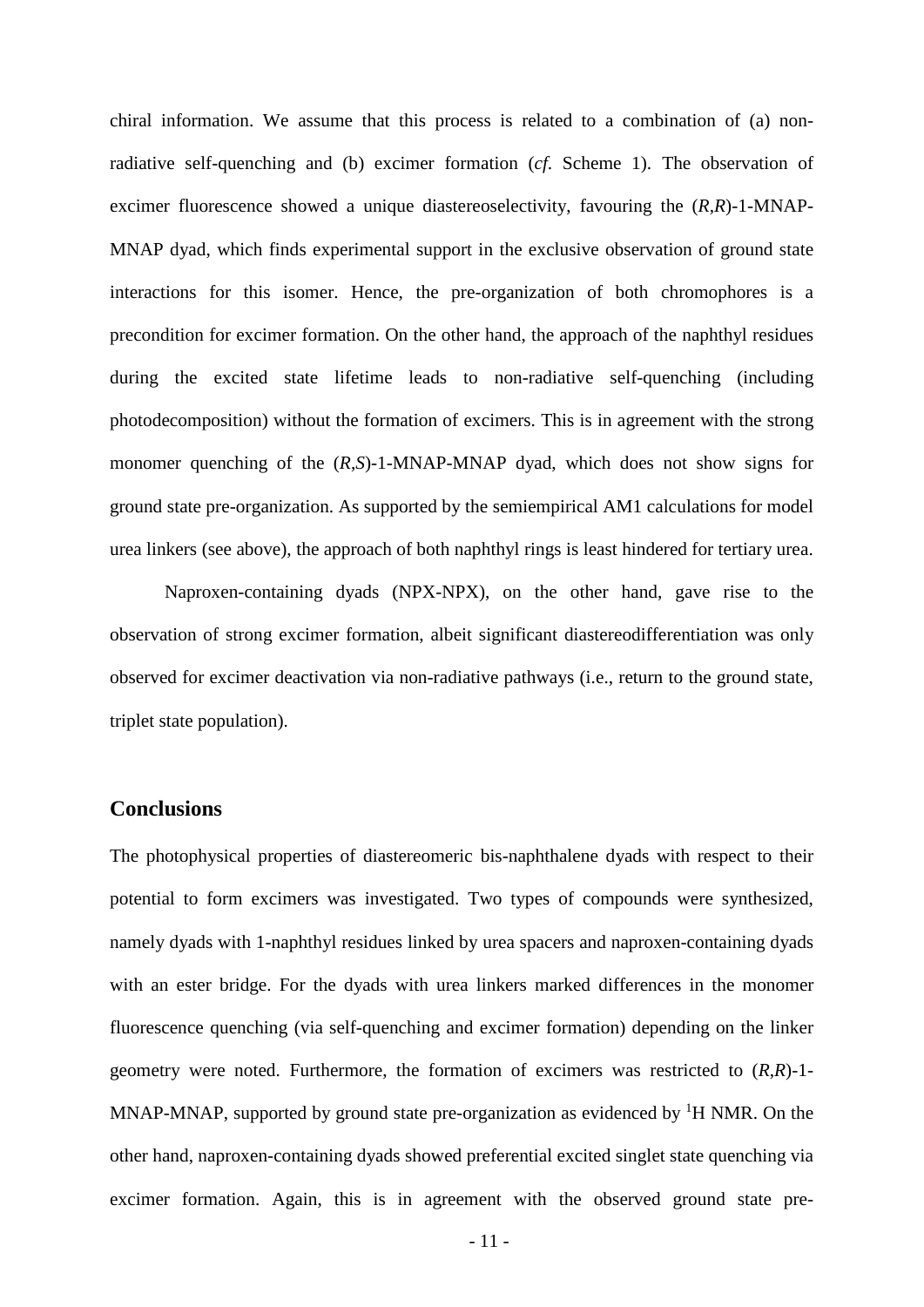organization. However, diastereomeric NPX-NPX dyads lack significant differences in their photophysical behaviour.

The obtained results show that observation of intramolecular excimers is a delicate balance between the electronic nature of the chromophore (1-naphthyl *versus* naproxen), the linker geometry, chirality and ground state pre-organization.

## **Experimental Section**

**Materials:** All chemicals for the synthesis of the dyads and the model compound as well as (*S*)-naproxen were purchased from Aldrich. (*R*)-2-(6-Methoxynaphth-2-yl)propionic acid [(*R*)-naproxen] was from Chiro Technology. *n*-Hexane, acetonitrile and methanol, which were used for photophysical measurements, were of HPLC quality from Merck. Silica gel (230-400 mesh) from Scharlau was used for column chromatography. Ethyl acetate, *n*-hexane and dichloromethane from Scharlau were used for flash chromatography as well as for recrystallization. The solvents for NMR (*d*-chloroform, *d*<sub>3</sub>-acetonitrile, *d*<sub>6</sub>-acetone, *d*<sub>4</sub>methanol,  $d_6$ -dimethylsulfoxide, all > 99.5 atom % D) were from Panreac.

**Spectroscopic Measurements:** Spectroscopic measurements were performed at room temperature with nitrogen-purged solutions in acetonitrile and *n*-hexane. Additionally, the fluorescence properties of 1-MNAP-MNAP dyads were also examined in methanol. Cuvettes were of 1 cm optical path length and for fluorescence measurements the absorbance at the excitation wavelength (266 nm) was kept at *ca*. 0.2 in order to avoid non-linear effects. UV/Vis-absorption measurements were performed with a Shimadzu UV-2101 spectrometer. Steady-state fluorescence spectra were recorded on a Photon Technology International (PTI) LPS-220B fluorimeter or on a FS900 from Edinburgh Instruments. Time-resolved measurements were made with a lifetime spectrometer (TimeMaster fluorescence lifetime spectrometer TM-2/2003) from PTI by means of the stroboscopic technique, which is a variation of the boxcar technique. As excitation source a hydrogen/nitrogen flashlamp (1.8 ns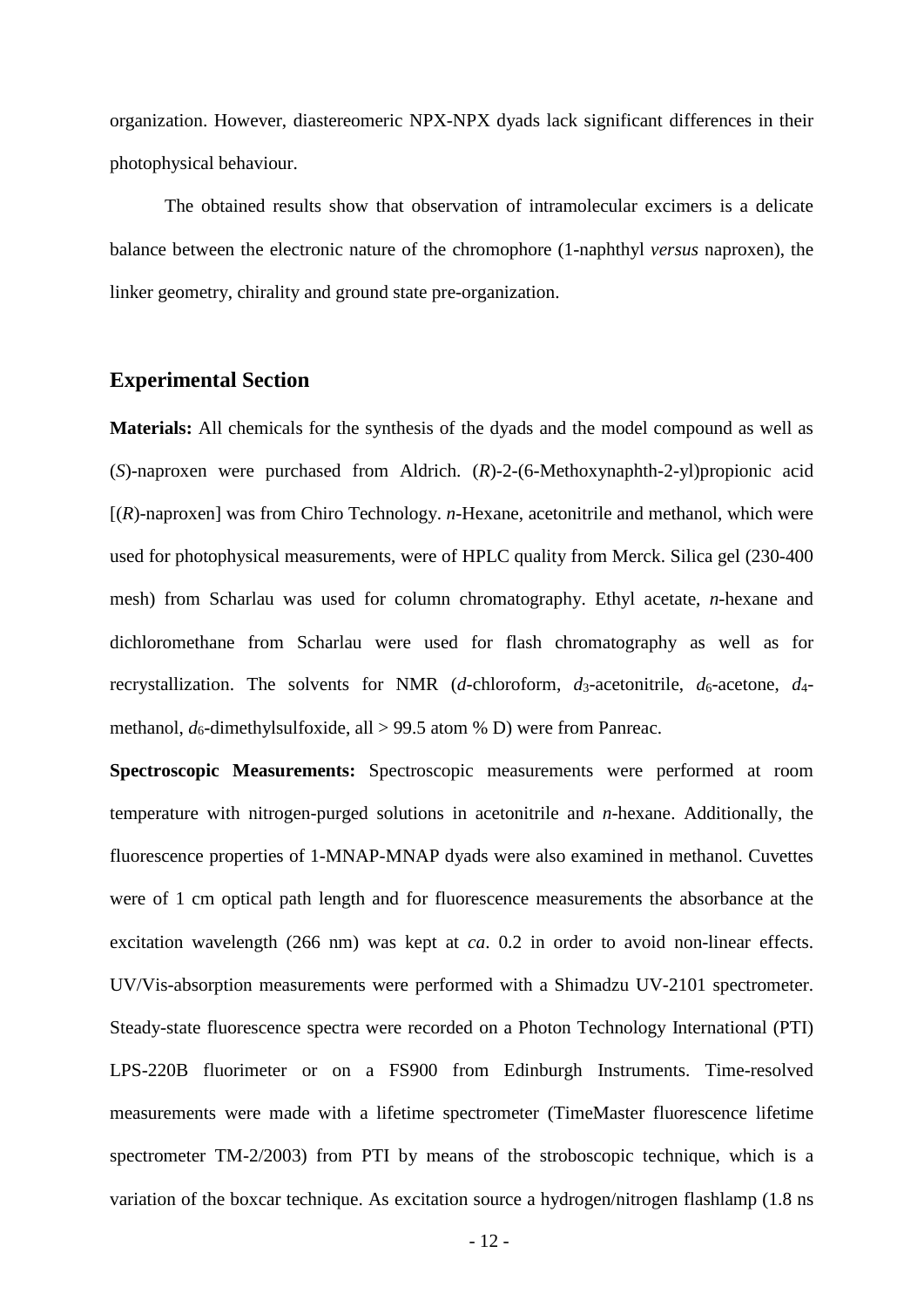pulse width) was used. In some cases, lifetimes measurements were done with a singlephoton-technique using a FL900 setup from Edinburgh Instrument equipped with a hydrogen flashlamp (1.5 ns pulse width) as excitation wavelength. No significant differences between the results obtained on either equipment were found. The kinetic traces were fitted by monoor biexponential decay functions using a re-convolution procedure to separate from the lamp pulse profile.

**Preparation of 1-NAP-NAP Diastereomers:** The synthesis was performed by reaction of [(*R*)-1-(naphth-1-yl)ethyl]isocyanate (1.0 mmol) with (*R*)- or (*S*)-1-naphthylethylamine (1.2 mmol) in dry dichloromethane (10 mL). The mxiture was stirred at room temperature for 3 hours. The precipitated products were purified by recrystallization from the same solvent and obtained as colorless solids.

*N*,*N*´-Bis[1-(*R*)-(naphth-1-yl)ethyl]urea [(*R*,*R*)-1-NAP-NAP]: <sup>1</sup> H NMR (300 MHz, *d*6- DMSO): δ = 8.07-8.18 (m, 2H), 7.87-7.97 (m, 2H), 7.76-7.86 (m, 2H), 7.41-7.61 (m, 8H), 6.44 (m, 2H), 5.45-5.60 (m, 2H), 1.43 (d, <sup>3</sup>J (H,H) = 6.8 Hz, 6H). <sup>13</sup>C NMR (75 MHz,  $d_6$ -DMSO): δ = 156.8, 141.6, 133.8, 130.7, 129.0, 127.4, 126.4, 125.9, 125.8, 123.6, 122.3, 45.0, 22.7. HRMS (EI) calcd for C<sub>25</sub>H<sub>24</sub>N<sub>2</sub>O: 368.1889; found: 368.1891.

*N*-[1-(*R*)-(Naphth-1-yl)ethyl]-*N*´-[1-(*S*)-(naphth-1-yl)ethyl]urea [(*R,S*)-1-NAP-NAP]: <sup>1</sup>  $\rm ^1H$ NMR (300 MHz, *d*<sub>6</sub>-DMSO): δ = 8.03-8.10 (m, 2H), 7.88-7.95 (m, 2H), 7.76-7.83 (m, 2H), 7.42-7.54 (m, 8H), 6.39 (m, 2H), 5.47-5.58 (m, 2H), 1.48 (d, <sup>3</sup>J (H,H) = 6.8 Hz, 6H). <sup>13</sup>C NMR (75 MHz, *d*<sub>6</sub>-DMSO): δ = 156.7, 141.4, 133.8, 130.7, 128.9, 127.5, 126.4, 125.9, 125.7, 123.6, 122.2, 45.0, 22.6. HRMS (EI) calcd for C25H24N2O: 368.1889; found: 368.1854.

**Preparation of 1-MNAP-NAP and 1-MNAP-MNAP Diastereomers:** Sodium hydride (2.0 mmol) in *N*,*N*-dimethylformamide (1 mL) was added slowly to a solution of (*R,R*)- or (*R,S*)-1- NAP-NAP (1.0 mmol) in the same solvent (2 mL), followed by the addition of methyl iodide (2.0 mmol). The mixture was stirred at room temperature for 2 hours. After standard aqueous work-up the obtained mixture of mono- and bis-methylated ureas was resolved by flash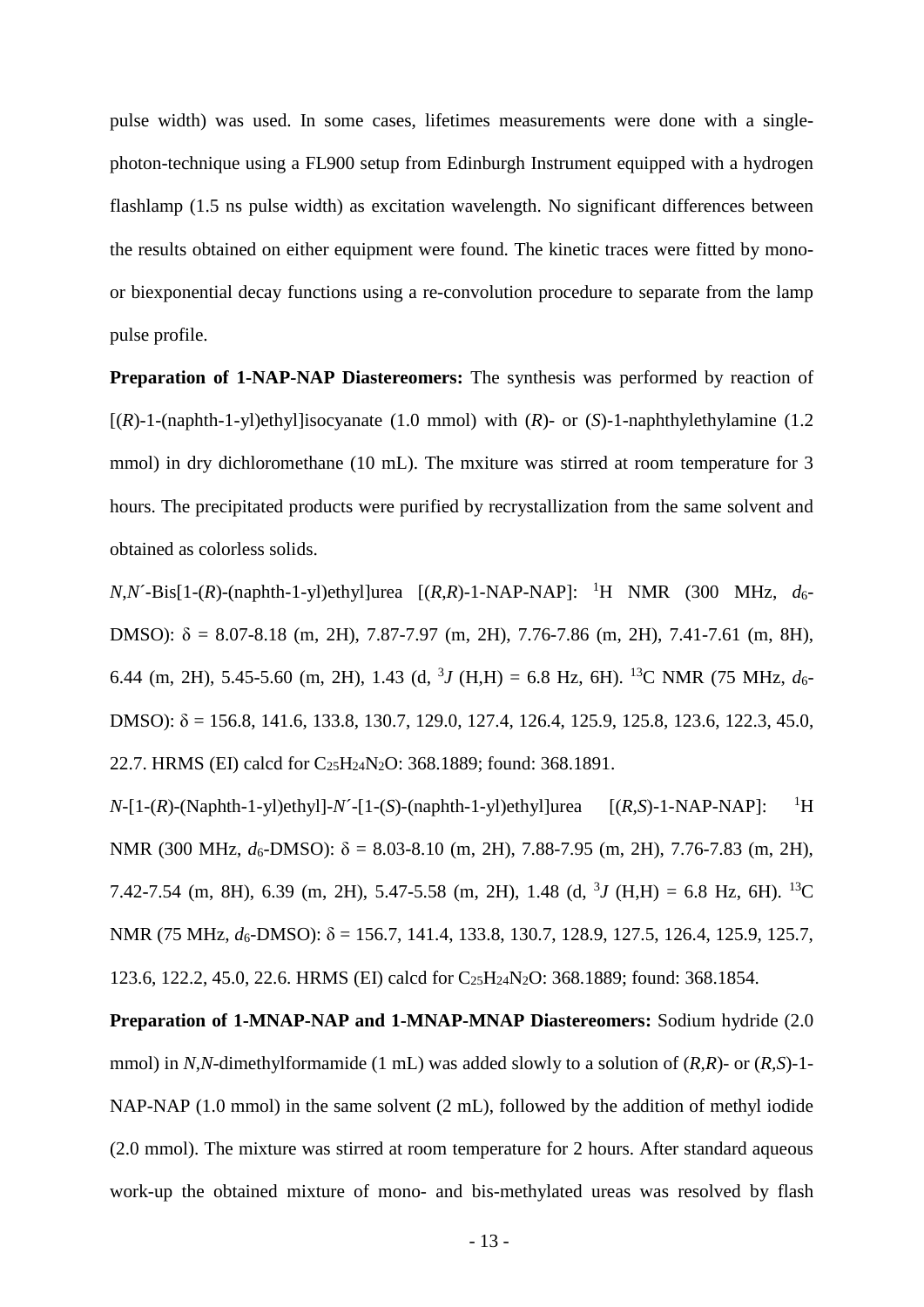chromatography over silica gel using acetone/*n*-hexane (v/v 1/4) as eluent. The products were obtained as colorless solids. The (*R*,*S*)-mono-methylated dyad was obtained as racemic mixture of the two possible enantiomers and not further resolved.

*N,N*<sup>-</sup>Bis[1-(*R*)-(naphth-1-yl)ethyl]-*N*-methylurea [(*R,R*)-1-MNAP-NAP]: <sup>1</sup>H NMR (300 MHz, CDCl<sub>3</sub>):  $\delta = 8.27$  (m, 2H), 7.75-7.91 (m, 4H), 7.39-7.64 (m, 8H), 6.38 (q, <sup>3</sup>J (H,H) = 7.0 Hz, 1H), 5.93-6.05 (m,  ${}^{3}J_1$  (H,H) = 7.9 Hz,  ${}^{3}J_2$  (H,H) = 6.8 Hz, 1H), 4.59 (d,  ${}^{3}J$  (H,H) = 7.9 Hz, 1H), 2.35 (s, 3H), 1.68 (d, <sup>3</sup> *J* (H,H) = 6.8 Hz, 3H), 1.60 (d, <sup>3</sup> *J* (H,H) = 7.0 Hz, 3H). <sup>13</sup>C NMR (75 MHz, CDCl<sub>3</sub>): δ = 157.2, 140.0, 137.3, 134.4, 134.3, 132.5, 131.7, 129.1, 128.9, 128.9, 128.4, 127.0, 126.8, 126.2, 126.1, 125.6, 125.2, 124.8, 124.7, 124.2, 122.7, 49.5, 46.4, 28.4, 22.2, 16.8. HRMS (EI) calcd for C26H26N2O: 382.2045; found: 382.2031.

*N*-Methyl-*N*-[1-(*R*)-(naphth-1-yl)ethyl]-*N*´-[1-(*S*)-(naphth-1-yl)ethyl]urea and *N*-Methyl-*N*-[1- (*S*)-(naphth-1-yl)ethyl]-*N*´-[1-(*R*)-(naphth-1-yl)ethyl]urea [(*R,S*)/(*S*,*R*)-1-MNAP-NAP]: <sup>1</sup> H NMR (300 MHz, CDCl<sub>3</sub>):  $\delta = 8.25$  (d,  ${}^{3}J_{1}$  (H,H) = 8.1 Hz, 1H), 8.14 (d,  ${}^{3}J_{1}$  (H,H) = 8.1 Hz, 1H), 7.72-7.89 (m, 4H), 7.35-7.55 (m, 8H), 6.38 (q, <sup>3</sup>J (H,H) = 6.8 Hz, 1H), 5.88-6.01 (m, <sup>3</sup>J<sub>1</sub>  $(H,H) = 7.0$  Hz,  $^{3}J_{2}$  (H,H) = 6.8 Hz, 1H), 4.61 (d,  $^{3}J$  (H,H) = 7.0 Hz, 1H), 2.35 (s, 3H), 1.70  $(d, {}^{3}J(H,H) = 6.8 \text{ Hz}, 3H)$ , 1.64  $(d, {}^{3}J(H,H) = 6.8 \text{ Hz}, 3H)$ . <sup>13</sup>C NMR (75 MHz, CDCl<sub>3</sub>): δ = 157.0, 140.2, 137.3, 134.4, 134.1, 132.4, 131.5, 129.0, 128.8, 128.3, 127.0, 126.7, 126.1, 126.0, 125.5, 125.1, 124.7, 124.7, 124.0, 122.3, 49.4, 46.6, 28.4, 22.1, 16.7. HRMS (EI) calcd for C26H26N2O: 382.2045; found: 382.2025.

*N*,*N*´-Bis[1-(*R*)-(naphth-1-yl)ethyl]-*N*,*N*´-dimethylurea [(*R,R*)-1-MNAP-MNAP]: <sup>1</sup> H NMR (300 MHz, CDCl<sub>3</sub>):  $\delta = 7.73$ -7.97 (m, 6H), 7.39-7.55 (m, 8H), 6.00 (q, <sup>3</sup>J (H,H) = 6.8 Hz, 2H), 2.13 (s, 6H), 1.83 (d, <sup>3</sup>*J* (H,H) = 6.8 Hz, 6H). <sup>13</sup>C NMR (75 MHz, CDCl<sub>3</sub>): δ = 164.3, 137.5, 134.3, 132.3, 129.1, 128.6, 126.5, 126.1, 125.3, 124.6, 124.1, 51.3, 31.3, 15.3. HRMS (EI) calcd for C27H28N2O: 396.2202. Found: 396.2195.

*N*,*N*´-Dimethyl-*N*-[1-(*R*)-(naphth-1-yl)ethyl]-*N*´-[1-(*S*)-(naphth-1-yl)ethyl]urea [(*R,S*)-1- MNAP-MNAP]: <sup>1</sup>H NMR (300 MHz, CDCl<sub>3</sub>):  $\delta = 8.10$  (d, <sup>3</sup>J (H,H) = 8.3 Hz, 2H), 7.86 (d, <sup>3</sup>J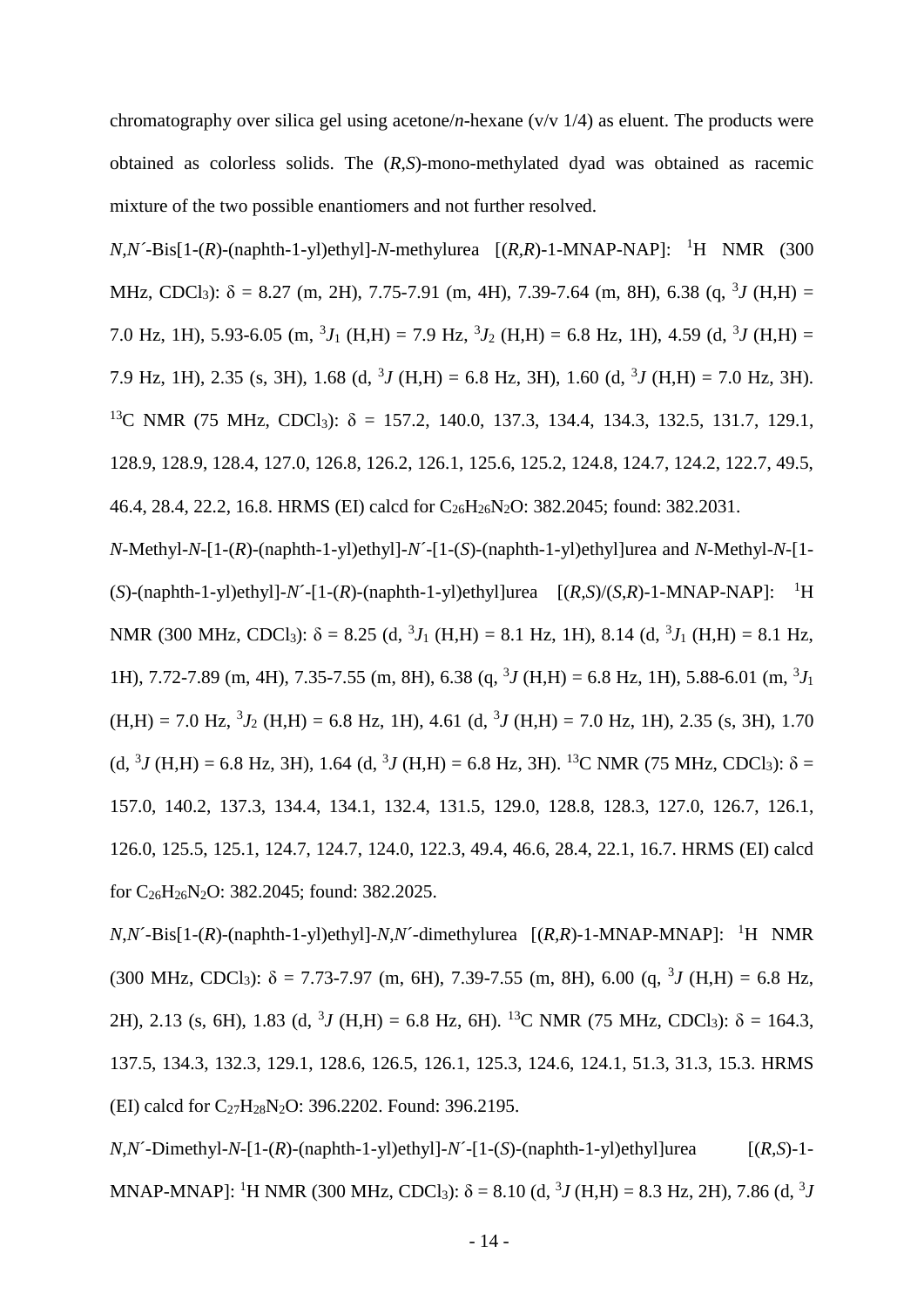$(H,H) = 7.9$  Hz, 2H), 7.76 (d, <sup>3</sup>*J* (H,H) = 8.1, 2H), 7.33-7.55 (m, 8H), 5.97 (q, <sup>3</sup>*J* (H,H) = 6.8Hz, 2H), 2.33 (s, 6H), 1.70 (d, <sup>3</sup>J (H,H) = 6.8 Hz, 6H). <sup>13</sup>C NMR (75 MHz, CDCl<sub>3</sub>):  $\delta$  = 164.6, 138.0, 134.3, 132.1, 129.0, 128.5, 126.6, 126.0, 125.4, 124.6, 124.4, 52.3, 32.0, 17.1. HRMS (EI) calcd for C27H28N2O: 396.2202; found: 396.2194.

**Preparation of NPX-NPX Diastereomers:** The synthesis was accomplished by dropwise addition of  $(S)$ -naproxen  $(2.0 \text{ mmol})$  in diethylether  $(15 \text{ mL})$  to a solution of LiAlH<sub>4</sub>  $(8.0 \text{ m})$ mmol) in the same solvent (10 mL). The mixture was refluxed for 3 hours. After standard aqueous work-up the crude alcohol was obtained and purified by flash chromatography (ethyl acetate/dichloromethane, v/v 10/1). Subsequently, the alcohol (0.8 mmol) was reacted with (*S*)- or (*R*)-naproxen (1.0 mmol) in dry dichloromethane (10 mL), using 1-(3 dimethylaminopropyl)-*N*-ethylcarbodiimide hydrochloride (1.0 mmol) for activation of the acid. After standard work-up the products were purified by flash chromatography (*n*hexane/dichloromethane, v/v 1/4) and subsequently recrystallized from ethyl acetate/*n*hexane.

[2-(*S*)-(6-Methoxynaphth-2-yl)]propyl [2-(*S*)-(6-methoxynaphth-2-yl)]propanoate [(*S*,*S*)-  $NPX-NPX$ ]: <sup>1</sup>H NMR (300 MHz, CDCl<sub>3</sub>):  $\delta$  = 7.01-7.62 (m, 12H), 4.24 (m, 2H), 3.91 (s, 3H), 3.90 (s, 3H), 3.77 (q, <sup>3</sup>*J* (H,H) = 7.2 Hz, 1H), 3.14 (m, 1H), 1.50 (d, <sup>3</sup>*J* (H,H) = 7.2 Hz, 3H), 1.26 (d,  $3J$  (H,H) = 7.2 Hz, 3H). <sup>13</sup>C NMR (75 MHz, CDCl<sub>3</sub>):  $\delta$  = 174.8, 157.9, 157.6, 138.5, 135.9, 133.9, 133.7, 129.6, 129.5, 129.4, 129.2, 127.3, 127.1, 126.5, 126.4, 126.2, 125.8, 119.1, 119.0, 105.8, 69.9, 55.6, 45.8, 39.1, 18.6, 18.3. Elemental analysis calcd for C28H28O4: C 78.48, H 6.59; found: C 77.96, H 6.57.

[2-(*R*)-(6-Methoxynaphth-2-yl)]propyl [2-(*S*)-(6-methoxynaphth-2-yl)]propanoate [(*R*,*S*)- NPX-NPX]: <sup>1</sup>H NMR (300 MHz, CDCl<sub>3</sub>):  $\delta$  = 7.00-7.60 (m, 12H), 4.33 (dd, <sup>2</sup>J (H,H) = 11.0 Hz, <sup>3</sup>J (H,H) = 7.1 Hz, 1H), 4.16 (dd, <sup>2</sup>J (H,H) = 11.0 Hz, <sup>3</sup>J (H,H) = 6.6 Hz, 1H), 3.92 (s, 3H), 3.90 (s, 3H), 3.77 (q, <sup>3</sup> *J* (H,H) = 7.1 Hz, 1H), 3.14 (m, 1H), 1.50 (d, <sup>3</sup> *J* (H,H) = 7.1 Hz, 3H), 1.26 (d, <sup>3</sup>J (H,H) = 7.1 Hz, 3H). <sup>13</sup>C NMR (75 MHz, CDCl<sub>3</sub>):  $\delta$  = 174.8, 157.8, 138.4,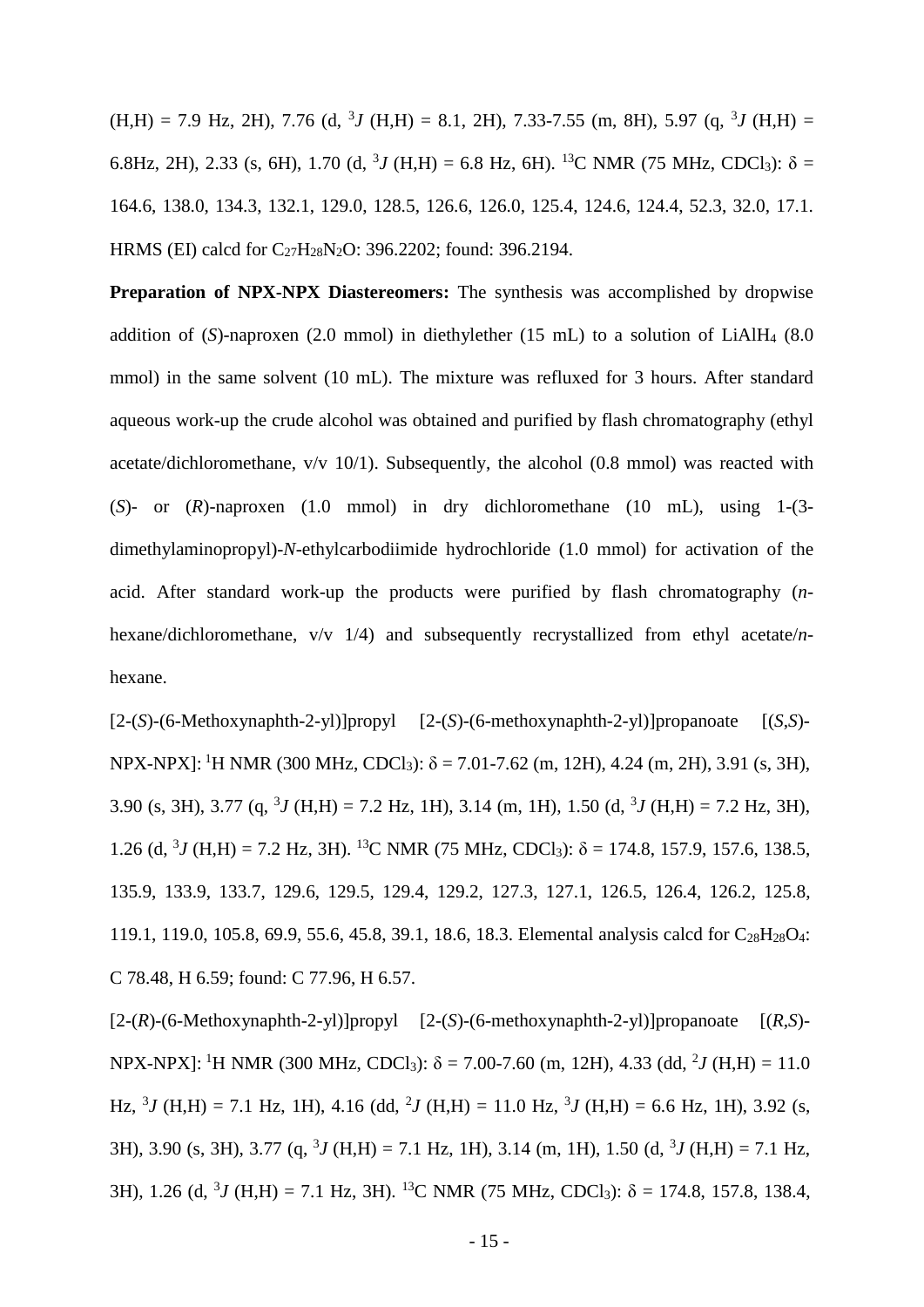135.8, 133.7, 129.5, 129.4, 129.2, 129.1, 127.3, 127.1, 126.5, 126.4, 126.2, 125.8, 119.1, 119.0, 105.8, 69.8, 55.6, 45.8, 39.1, 18.5, 18.3. Elemental analysis calcd for C28H28O4: C 78.48, H 6.57; found: C 78.67, H 6.62.

X-ray: CCDC xxxx [(*S*,*S*)-NPX-NPX] and CCDC xxxx [(*R*,*S*)-NPX-NPX] contain the supplementary crystallographic data for this paper. These data can be obtained free of charge via www.ccdc.cam.ac.uk/data\_request/cif, or by emailing data\_request@ccdc.cam.ac.uk, or by contacting The Cambridge Crystallographic Data Centre, 12, Union Road, Cambridge CB2 1EZ, UK; fax: (+44)-1223-336033.

## **Acknowledgements**

We acknowledge the financial support by the Spanish Ministry of Education and Science [Grant No. CTQ 2004-03811, doctoral fellowships for (S.A., I.V.) and Ramon y Cajal grant for U.P.].

## **References**

- [1] a) T. Förster, K. Kasper, *Z. Electrochem.* **1955**, *59*, 976−980; b) I. B. Berlman, *J. Chem. Phys.* **1961**, *34*, 1083−1084; c) I. B. Berlman, *Nature* **1961**, *161*, 594−595; d) J. B. Birks, L. G. Christophorou, *Nature* **1962**, *194*, 442−444; e) J. B. Birks, L. G. Christophorou, *Nature* **1962**, *196*, 33−35; f) J. B. Birks, L. G. Christophorou, *Nature*  **1963**, *197*, 1064−1065; g) E. A. Chandross, J. Ferguson, *J. Chem. Phys.* **1966**, *45*, 397−398.
- [2] a) J. B. Birks, *Photophysics of Aromatic Molecules*, Wiley, New York, **1970**; b) E. A. Chandross, C. J. Dempster, *J. Am. Chem. Soc.* **1970**, *92*, 704−706.
- [3] E. A. Chandross, C. J. Dempster, *J. Am. Chem. Soc.* **1970**, *92*, 3586−3593.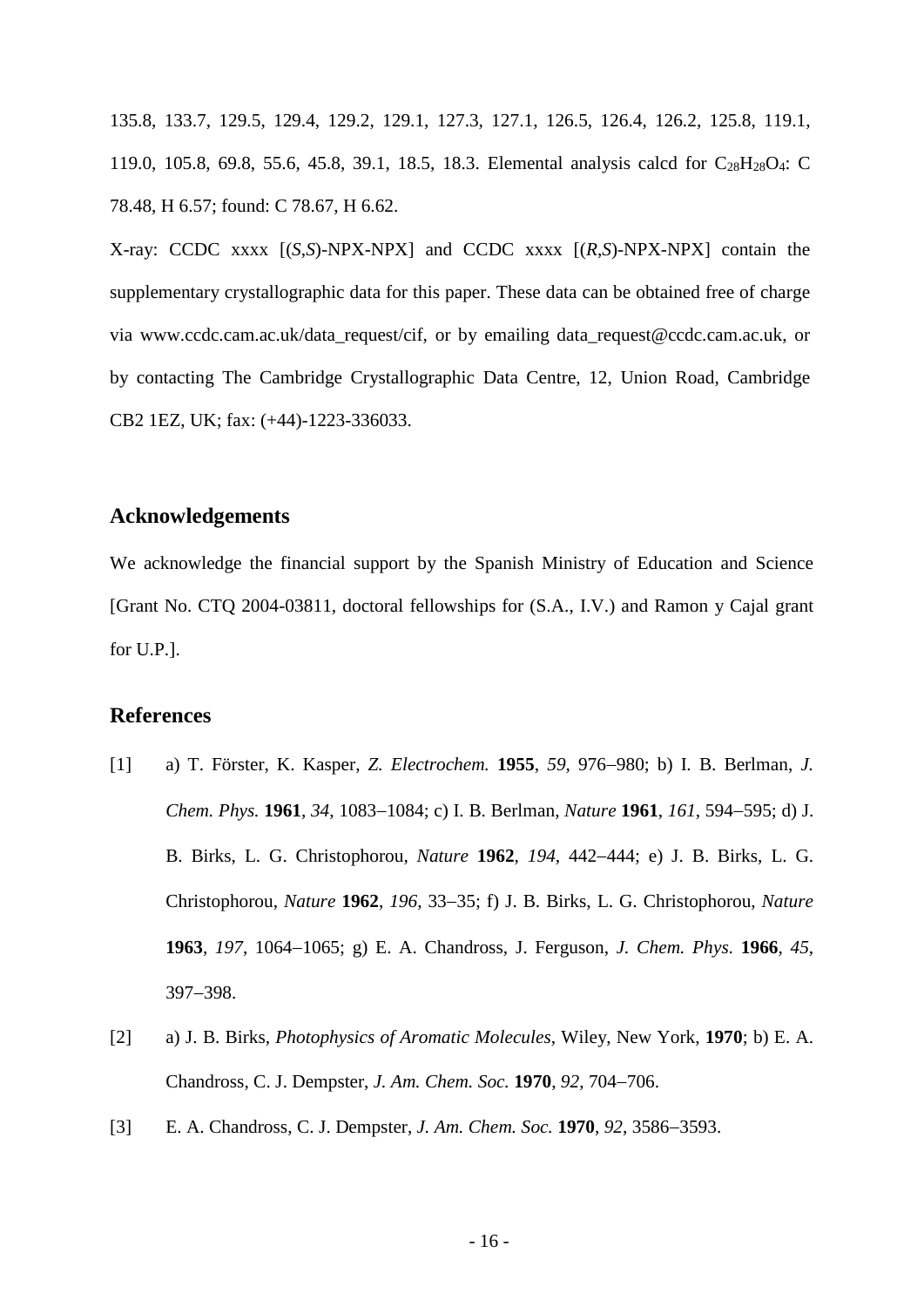- [4] a) Y. Shiraishi, Y. Tokitoh, G. Nishimura, T. Hirai, *Org. Lett.* **2005**, *7*, 2611−2614; b) J. Pina, J. S. de Melo, F. Pina, C. Lodeiro, J. C. Lima, A. J. Parola, C. Soriano, M. P. Clares, M. T. Albelda, R. Aucejo, E. García-España, *Inorg. Chem.* **2005**, *44*, 7449− 7458; c) S. H. Lee, S. H. Kim, S. K. Kim, J. H. Jung, J. S. Kim, *J. Org. Chem.* **2005**, *70*, 9288−9295; d) S. K. Kim, J. H. Bok, R. A. Bartsch, J. Y. Lee, J. S. Kim, *Org. Lett.*  **2005**, *7*, 4839−4842; e) K. H. Cho, D. H. Lee, J.-I. Hong, *Chem. Commun.* **2005**, 1690−1692; f) A. Okamoto, T. Ichiba, I. Saito, *J. Am. Chem. Soc.* **2004**, *126*, 8364− 8365; g) S. K. Kim, S. H. Lee, J. Y. Lee, J. Y. Lee, R. A. Bartsch, J. S. Kim, *J. Am. Chem. Soc.* **2004**, *126*, 16499−16506; h) I. Leray, J. Lefevre, J. Delouis, J. Delaire, B. Valeur, *Chem. Eur. J.* **2001**, *7*, 4590−4598; i) R. Krauss, H.-G. Weinig, M. Seydack, J. Bendig, U. Koert, *Angew. Chem. Int. Ed.* **2000**, *39*, 1835−1837; j) S. Nishizawa, Y. Kato, N. Teramae, *J. Am. Chem. Soc.* **1999**, *121*, 9463−9464.
- [5] a) H. Itagaki, N. Obukata, A. Okamoto, K. Horie, I. Mita, *J. Am. Chem. Soc.* **1982**, *104*, 4469−4477; b) D. Phillips, *Polymer Photophysics*, Chapman and Hall, New York, **1985**; c) M. A. Winnik, *Acc. Chem. Res.* **1985**, *18*, 73−79; d) F. Mendicuti, R. Kulkarni, B. Patel, W. L. Mattice, *Macromolecules* **1990**, *23*, 2560−2566; e) Y. Gan, D. Dong, S. Carlotti, T. E. Hogen-Esch, *J. Am. Chem. Soc.* **2000**, *122*, 2130−2131.
- [6] a) N. J. Turro, M. Aikawa, A. Yekta, *J. Am. Chem. Soc.* **1979**, *101*, 772−774; b) R. Todesco, J. Gelan, H. Martens, J. Put, F. C. De Schryver, *J. Am. Chem. Soc.* **1981**, *103*, 7304−7312.
- [7] F. C. De Schryver, P. Collart, J. Vandendriessche, R. Goedeweeck, A. M. Swinnen, M. Van Der Auweraer, *Acc. Chem. Res.* **1987**, *20*, 159−166.
- [8] F. Hirayama, *J. Chem. Phys.* **1965**, *42*, 3163−3171.
- [9] F. D. Lewis, T. L. Kurth, W. Z. Liu, *Photochem. Photobiol. Sci.* **2002**, *1*, 30−37.
- [10] F. D. Lewis, T. L. Kurth, *Can. J. Chem.* **2003**, *81*, 770−776.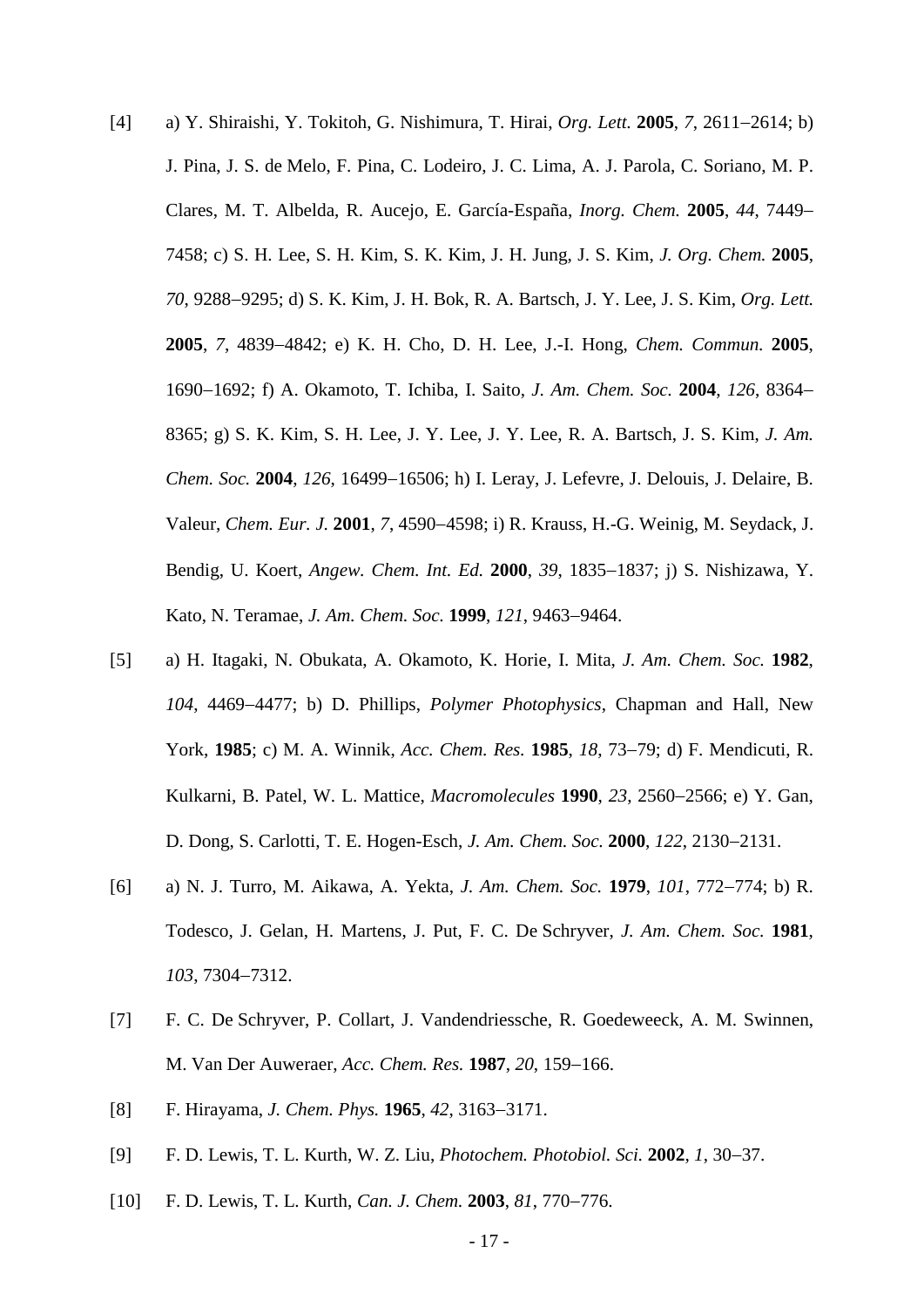- [11] a) H. Brittain, D. L. Ambrozich, M. Saburi, J. H. Fendler, *J. Am. Chem. Soc.* **1980**, *102*, 6372−6374; b) C. D. Tran, J. H. Fendler, *J. Am. Chem. Soc.* **1980**, *102*, 2923− 2928; c) O. Collart, K. Demeyer, S. Toppet, F. C. De Schryver, *Macromolecules* **1983**, *16*, 1390−1391; d) S. Egusa, M. Sisido, Y. Imanishi, *Macromolecules* **1985**, *18*, 882− 889; e) R. Goedeweeck, M. Van Der Auweraer, F. C. De Schryver, *J. Am. Chem. Soc.*  **1985**, *107*, 2334−2341; f) F. López-Arbeloa, R. Goedeweeck, F. Ruttens, F. C. De Schryver, M. Sisido, *J. Am. Chem. Soc.* **1987**, *109*, 3068−3076; g) P. Collart, F. C. De Schryver, *Macromolecules* **1987**, *20*, 1266−1271; h) N. Ikeda, H. Baba, H. Masuhara, P. Collart, F. C. De Schryver, N. Mataga, *Chem. Phys. Lett.* **1989**, *154*, 207−211.
- [12] a) F. C. De Schryver, K. Demeyer, S. Toppet, *Macromolecules* **1983**, *16*, 89−94; b) M. Sisido, S. Egusa, Y. Imanishi, *J. Am. Chem. Soc.* **1983**, *105*, 1041−1049.
- [13] a) U. Pischel, S. Abad, M. A. Miranda, *Chem. Commun.* **2003**, 1088−1089; b) S. Abad, U. Pischel, M. A. Miranda, *Photochem. Photobiol. Sci.* **2005**, *4*, 69−74; c) M. A. Miranda, L. A. Martínez, A. Samadi, F. Boscá, I. M. Morera, *Chem. Commun.*  **2002**, 280−281; d) U. Pischel, S. Abad, L. R. Domingo, F. Boscá, M. A. Miranda, *Angew. Chem. Int. Ed.* **2003**, *42*, 2531−2534; e) F. Boscá, I. Andreu, I. M. Morera, A. Samadi, M. A. Miranda, *J. Chem. Soc., Chem. Commun.* **2003**, 1592−1593.
- [14] S. Abad, U. Pischel, M. A. Miranda, *J. Phys. Chem. A* **2005**, *109*, 2711−2717.
- [15] I. Vayá, M. C. Jiménez, M. A. Miranda, *Tetrahedron-Asymmetry* **2005**, *16*, 2167− 2171.
- [16] For the estimation of the electron transfer driving force  $(\Delta G_{\text{et}} = E_{\text{ox}} E_{\text{red}} E^* + C)$ the following electrochemical potentials (*versus* SCE in DMF or acetonitrile) and excited state energy of 1-methylnaphthalene were used:  $E_{ox} = 1.43$  V,  $E_{red} = -2.58$  V,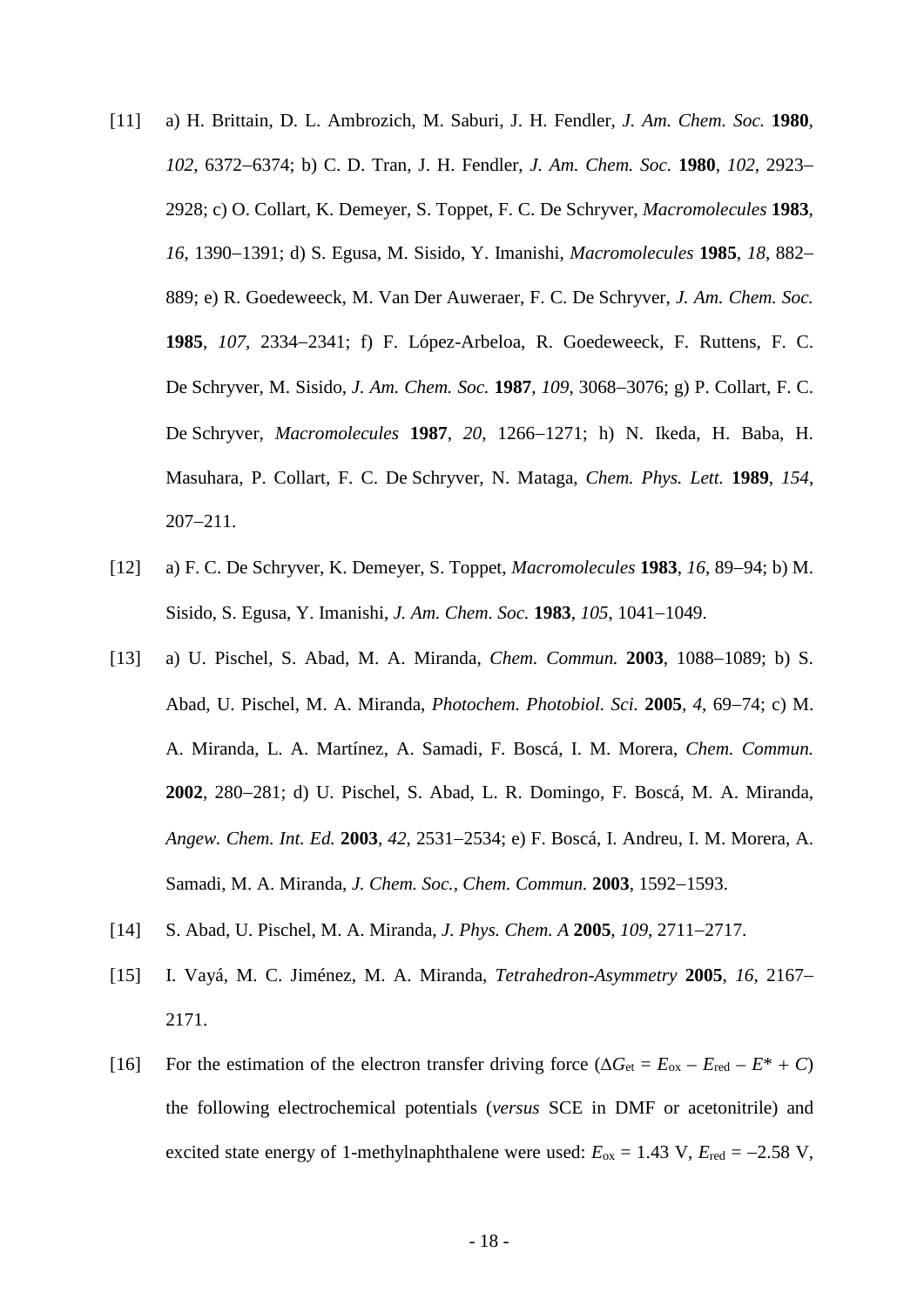$E^* = 3.91$  eV,  $C = -0.06$  eV. All data are from S. L. Murov, I. Carmichael, G. L. Hug, *Handbook of Photochemistry*, Marcel Dekker, New York, **1993**.

- [17] The intermolecular self-quenching constant of parent naphthalene has been reported as 1.8 × 10<sup>8</sup> M<sup>−</sup><sup>1</sup> s<sup>−</sup><sup>1</sup> in *n*-hexane (*cf*. B. Stevens, J. T. Dubois, *Trans. Faraday Soc.* **1966**, *62*, 1525−1537.).
- [18] M. Takahashi, T. Odagi, H. Tomita, T. Oshikawa, M. Yamashita, *Tetrahedron Lett.*  **2003**, *44*, 2455−2458.
- [19] However, cycloadducts of naphthalene are rather scarcely observed and described as thermally labile. Therefore we assume that polymeric products are formed, characterized by a broad absorption spectrum extending over 330 nm. This strongly discouraged further attempts to isolate photoproducts.
- [20] HyperChem 7.5; Hypercube, Inc.: Gainsville, FL, 2002.

Received: ((will be filled in by the editorial staff))

Published online on ((will be filled in by the editorial staff))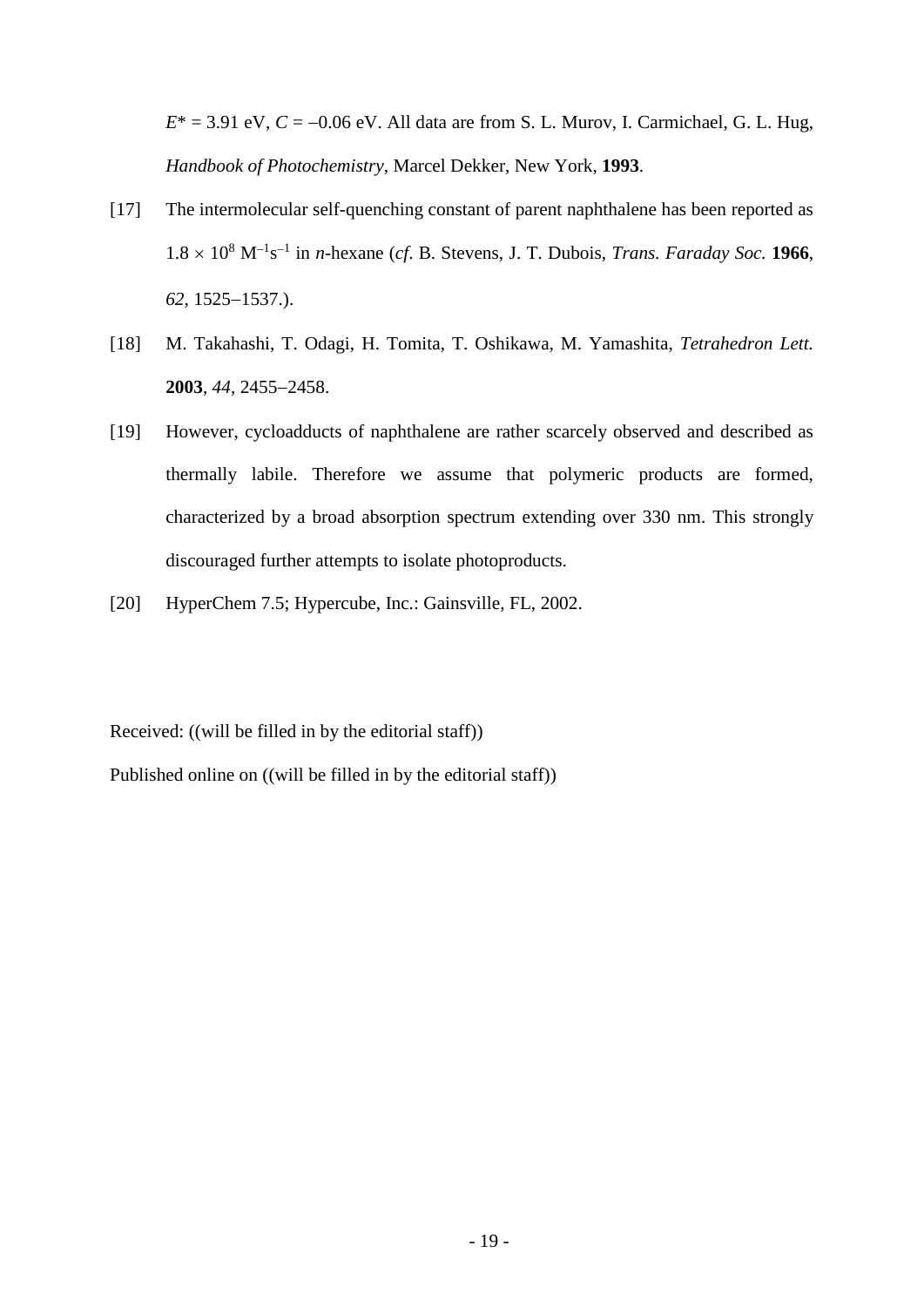#### **Figure and Scheme Legends**

**Figure 1.** Absorption spectra of (a) model compound (*R*)-1-NAP-M (full line), (*R*,*R*)-1- MNAP-MNAP (dotted line) and (*R*,*S*)-1-MNAP-MNAP (dashed line) and (b) (*S*)-NPX (full line), (*S*,*S*)-NPX-NPX (dashed line) and (*R*,*S*)-NPX-NPX (dotted line) in acetonitrile. The spectra of dyads have been shifted slightly upwards to avoid complete overlap.

**Figure 2.** Emission spectra of (*R*)-1-NAP-M (solid line), (*R*,*R*)-1-MNAP-MNAP (dashed line) and (*R*,*S*)-1-MNAP-MNAP (dotted line) in (a) acetonitrile and (b) methanol. The insets show the corresponding emission spectra (right) normalized at 321 nm and the excitation spectra in acetonitrile (left) for  $(R,R)$ -1-MNAP-MNAP at  $\lambda_{obs} = 321$  nm (solid line) and  $\lambda_{obs} =$ 420 nm (dashed line).

**Figure 3.** Emission spectra of (*S*)-NPX (full line), (*S*,*S*)-NPX-NPX (dashed line) and (*R*,*S*)- NPX-NPX (dotted line) in (a) *n*-hexane and (b) acetonitrile. The insets show the corresponding normalized fluorescence spectra (right) and the excitation spectra (left, for acetonitrile) of (*S*,*S*)-NPX-NPX at  $\lambda_{obs} = 350$  nm (solid line) and  $\lambda_{obs} = 430$  nm (dashed line).

**Figure 4.** Normalized fluorescence decays of (*R*,*S*)-NPX-NPX (open dots), (*S*,*S*)-NPX-NPX (full dots) monitored at  $\lambda_{obs} = 430$  nm in acetonitrile.

**Figure 5.** Aromatic region of the 1 H NMR spectra of (a) (*R*)-1-NAP-M, (b) (*R*,*S*)-1-MNAP-MNAP and (c)  $(R,R)$ -1-MNAP-MNAP in CD<sub>3</sub>CN.

**Figure 6.** Aromatic region of the 1 H NMR spectra of (a) (*S*)-NPX, (b) (*S*,*S*)-NPX-NPX and (c)  $(R, S)$ -NPX-NPX in CD<sub>3</sub>CN.

**Scheme 1.** Fluorescence quenching pathways for (*R*,*R*)- and (*R*,*S*)-1-MNAP-MNAP: (a) selfquenching; (b) excimer formation.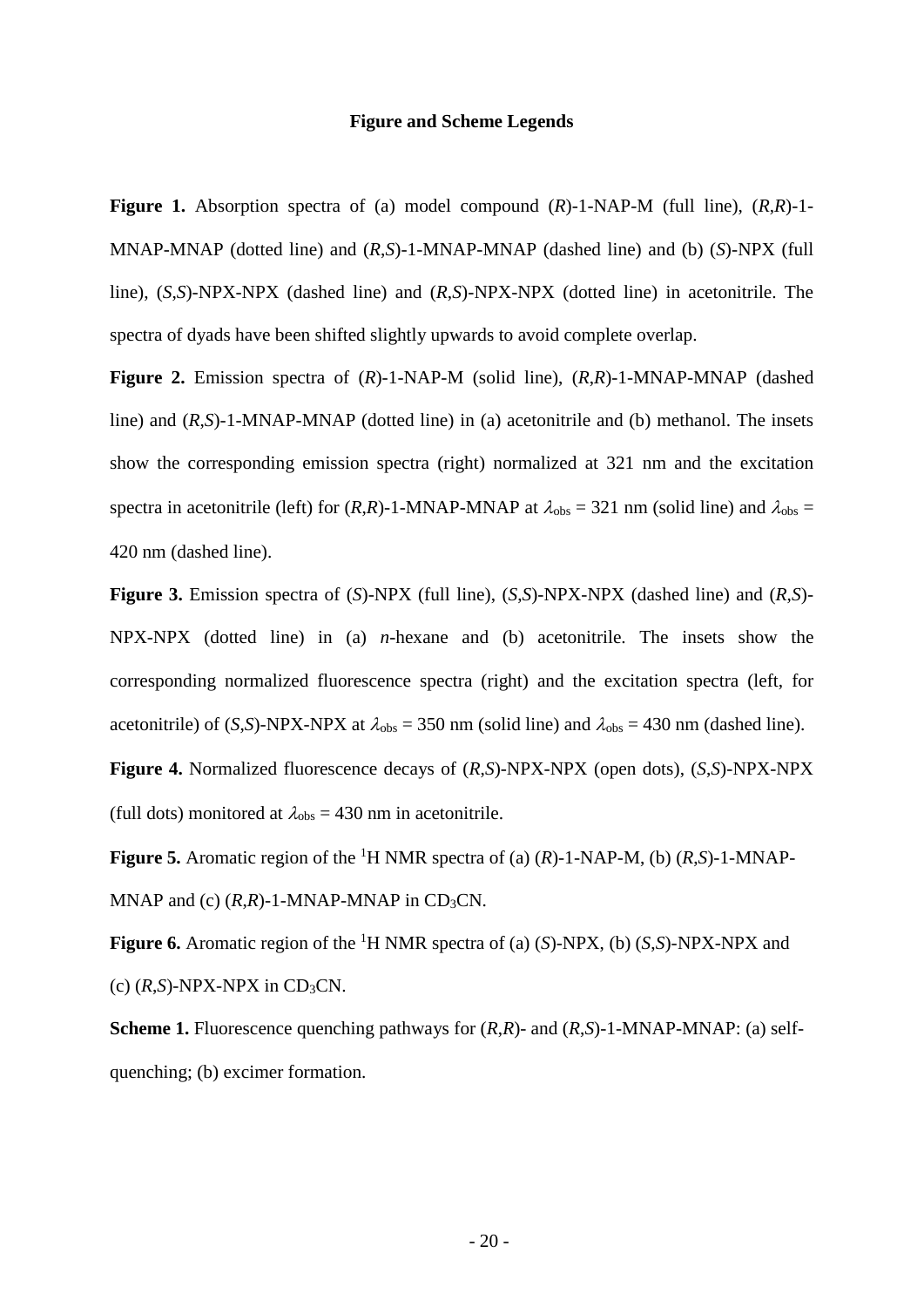| Table 1. Fluorescence quantum yields and lifetimes of the dyads and the model compounds |                      |                             |                                                                                                                                                                                                                                                                                                                                                     |                                                                                                                                                                                                                                                                                                                                                     |
|-----------------------------------------------------------------------------------------|----------------------|-----------------------------|-----------------------------------------------------------------------------------------------------------------------------------------------------------------------------------------------------------------------------------------------------------------------------------------------------------------------------------------------------|-----------------------------------------------------------------------------------------------------------------------------------------------------------------------------------------------------------------------------------------------------------------------------------------------------------------------------------------------------|
|                                                                                         | <b>MeCN</b>          |                             | $n$ -hexane                                                                                                                                                                                                                                                                                                                                         |                                                                                                                                                                                                                                                                                                                                                     |
|                                                                                         | $\varPhi_{\text{f}}$ | $\tau_{\rm f}$ / ns         | $\varPhi_{\text{f}}$                                                                                                                                                                                                                                                                                                                                | $\tau_{\rm f}$ / ns                                                                                                                                                                                                                                                                                                                                 |
| $(R)$ -1-NAP-M                                                                          | $0.22(0.17)^{[a]}$   | $51.3^{[b]}$                | 0.18                                                                                                                                                                                                                                                                                                                                                | $52.1^{[b]}$                                                                                                                                                                                                                                                                                                                                        |
| $(R,R)$ -1-NAP-NAP                                                                      | $0.22^{[a]}$         | $51.4^{[b]}$                | $\overline{c}$ = $\overline{c}$ = $\overline{c}$ = $\overline{c}$ = $\overline{c}$ = $\overline{c}$ = $\overline{c}$ = $\overline{c}$ = $\overline{c}$ = $\overline{c}$ = $\overline{c}$ = $\overline{c}$ = $\overline{c}$ = $\overline{c}$ = $\overline{c}$ = $\overline{c}$ = $\overline{c}$ = $\overline{c}$ = $\overline{c}$ = $\overline{c}$ = | $\left[-\right]$                                                                                                                                                                                                                                                                                                                                    |
| $(R, S)$ -1-NAP-NAP                                                                     | $0.21^{[a]}$         | 49.7 <sup>[b]</sup>         | $\begin{bmatrix} 1 \end{bmatrix}$                                                                                                                                                                                                                                                                                                                   | $\begin{bmatrix} 1 \end{bmatrix}$                                                                                                                                                                                                                                                                                                                   |
| $(R,R)-1-MNAP-NAP$                                                                      | $0.20^{[a]}$         | $44.0^{[b]}$                | 0.19                                                                                                                                                                                                                                                                                                                                                | $54.3^{[b]}$                                                                                                                                                                                                                                                                                                                                        |
| $(R, S)$ -1-MNAP-NAP                                                                    | $0.20^{[a]}$         | $44.7^{[b]}$                | 0.18                                                                                                                                                                                                                                                                                                                                                | $51.8^{[b]}$                                                                                                                                                                                                                                                                                                                                        |
| $(R,R)$ -1-MNAP-MNAP                                                                    | $0.02 (0.11)^{[a]}$  | 3.3 $(28.9)^{[b]}$          | 0.15                                                                                                                                                                                                                                                                                                                                                | $43.4^{[b]}$                                                                                                                                                                                                                                                                                                                                        |
| $(R, S)$ -1-MNAP-MNAP                                                                   | $0.01 (0.06)^{[a]}$  | $2.2(20.6)^{[b]}$           | 0.15                                                                                                                                                                                                                                                                                                                                                | $43.8^{[b]}$                                                                                                                                                                                                                                                                                                                                        |
| $(S)$ -2-NAP-M                                                                          | $0.18^{[a]}$         | $53.6^{[b]}$                | 0.17                                                                                                                                                                                                                                                                                                                                                | $55.1^{[b]}$                                                                                                                                                                                                                                                                                                                                        |
| $(S, S)$ -2-NAP-NAP                                                                     | $0.18^{[a]}$         | $49.0^{[b]}$                | $---[c]$                                                                                                                                                                                                                                                                                                                                            | $\left[ c \right]$                                                                                                                                                                                                                                                                                                                                  |
| $(S,R)$ -2-NAP-NAP                                                                      | $0.18^{[a]}$         | $50.3^{[b]}$                | $\begin{bmatrix} 1 \\ -1 \end{bmatrix}$                                                                                                                                                                                                                                                                                                             | $\overline{c}$ = $\overline{c}$ = $\overline{c}$ = $\overline{c}$ = $\overline{c}$ = $\overline{c}$ = $\overline{c}$ = $\overline{c}$ = $\overline{c}$ = $\overline{c}$ = $\overline{c}$ = $\overline{c}$ = $\overline{c}$ = $\overline{c}$ = $\overline{c}$ = $\overline{c}$ = $\overline{c}$ = $\overline{c}$ = $\overline{c}$ = $\overline{c}$ = |
| $(S)$ -NPX                                                                              | 0.21                 | 11.8                        | 0.26                                                                                                                                                                                                                                                                                                                                                | 14.5                                                                                                                                                                                                                                                                                                                                                |
| $(S, S)$ -NPX-NPX                                                                       | $0.06^{[d]}$         | $1.3 (30\%)^{[e]}$          | $0.03^{[d]}$                                                                                                                                                                                                                                                                                                                                        | 1.4 $(94\%)$ <sup>[e]</sup>                                                                                                                                                                                                                                                                                                                         |
| $(R, S)$ -NPX-NPX                                                                       | $0.06^{[d]}$         | 1.4 $(34\%)$ <sup>[e]</sup> | $0.03^{[d]}$                                                                                                                                                                                                                                                                                                                                        | 1.4 $(95\%)^{[e]}$                                                                                                                                                                                                                                                                                                                                  |

[a] Fluorescence quantum yields determined under nitrogen, measured with (*S*)-naproxen as standard ( $\Phi_f = 0.47$  under nitrogen in acetonitrile, *cf.* ref. <sup>[14]</sup>). In parentheses the fluorescence quantum yields in deaerated methanol solution are given.

[b] Fluorescence lifetimes measured at  $\lambda_{obs} = 325$  nm under nitrogen. The fluorescence lifetimes measured in deaereated methanol solution are given in parentheses.

[c] Not measured due to low solubility of the compound in *n*-hexane.

[d] Fluorescence quantum yields in nitrogen-purged solutions, measured with (*S*)-naproxen as standard ( $\Phi_f = 0.47$  under nitrogen in acetonitrile, *cf*. ref. <sup>[14]</sup>).

[e] Fluorescence lifetime of the monomers measured at  $\lambda_{obs} = 330$  nm in nitrogen-purged solutions; the decays were fitting with bi-exponential functions. In parentheses the weighting (in %) of the lifetime is shown.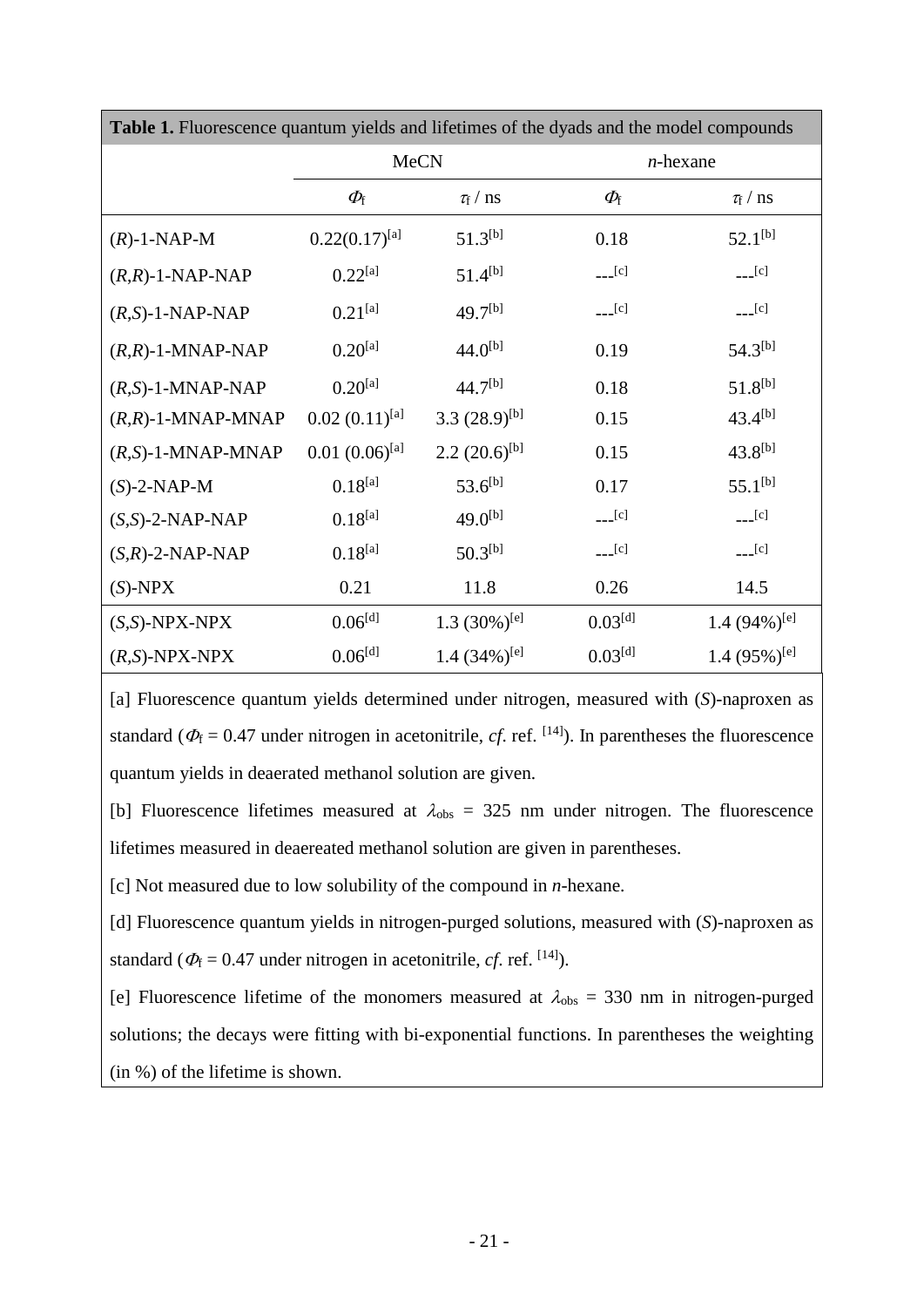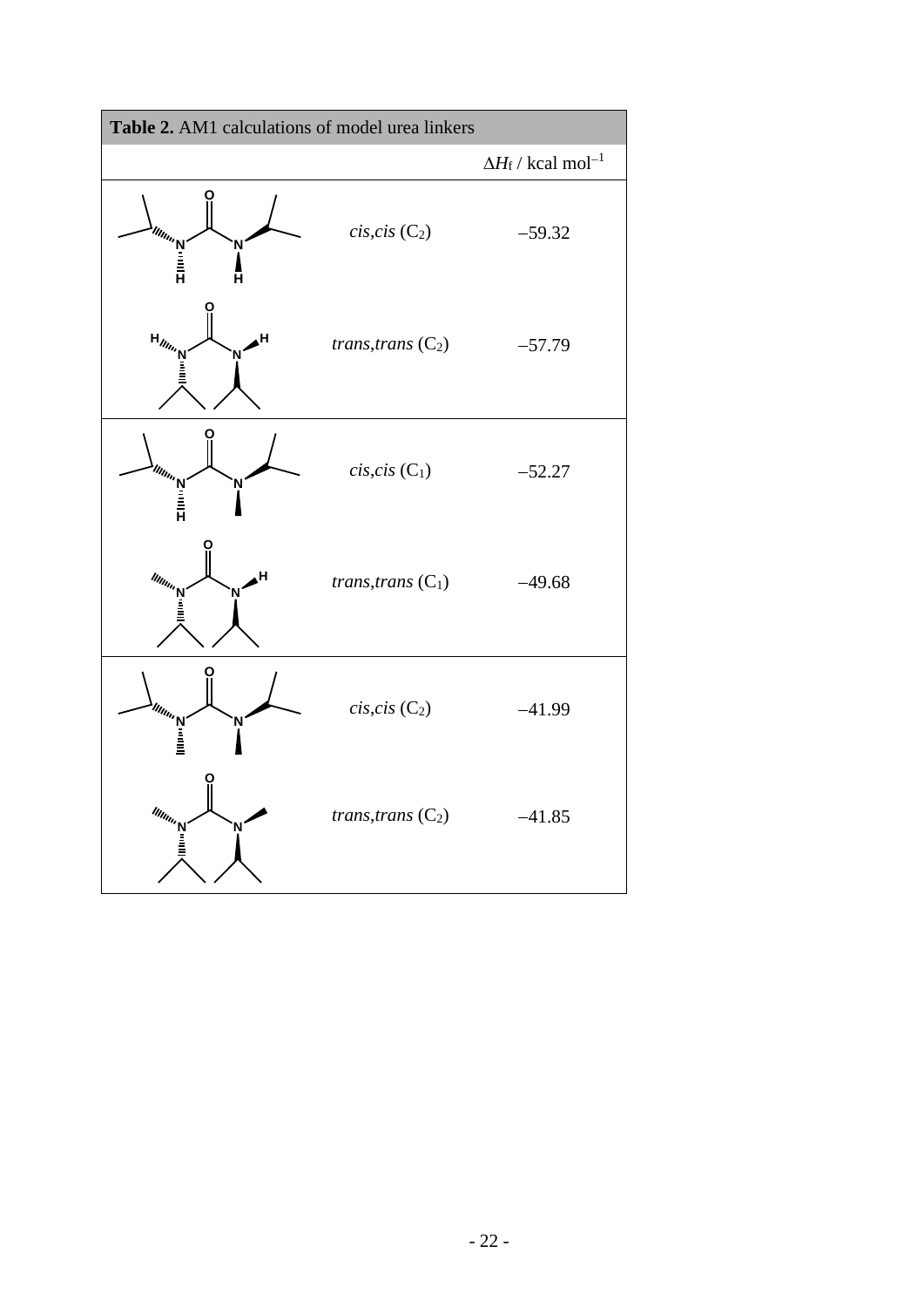**Diastereomeric differentiation** of the fluorescence emission and excimer formation in naphthalene chromophore containing dyads was observed. The results are rationalized by invoking two excited state deactivation pathways, i.e. self-quenching and excimer formation. The latter requires ground state pre-organization of the two chromophores as verified by a correlation of NMR and fluorescence data.

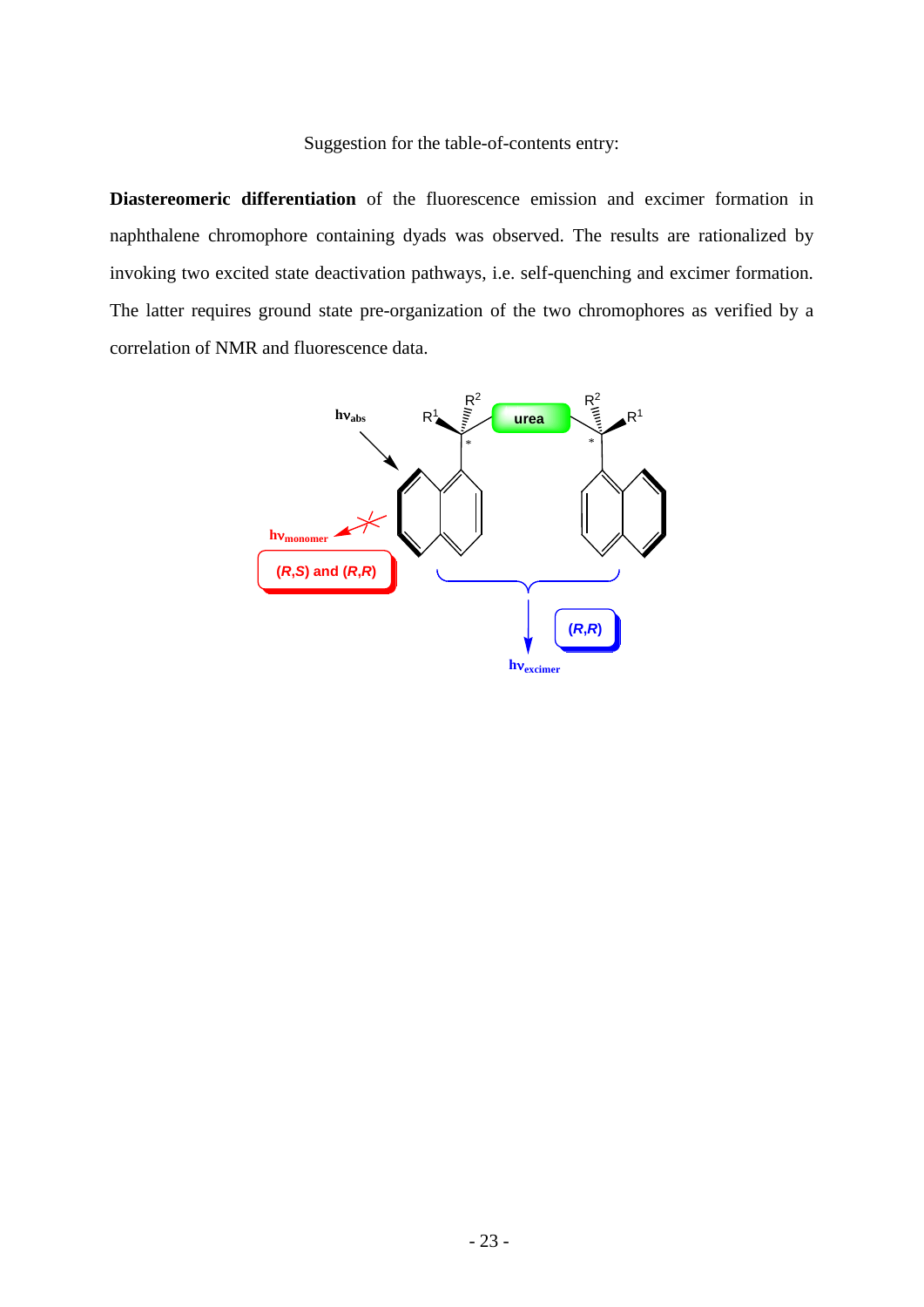

**Figure 1**



**Figure 2**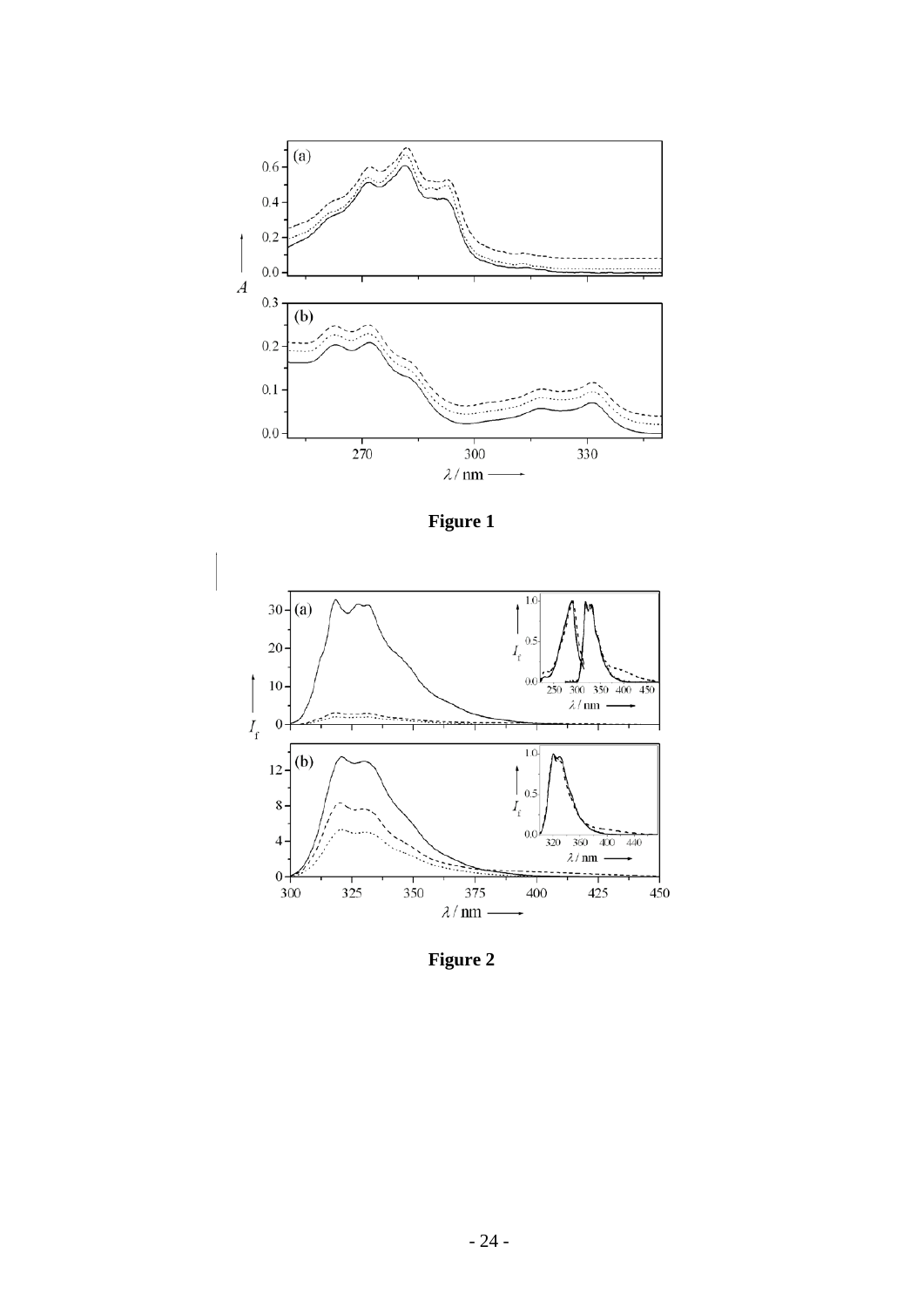

**Figure 3**



**Figure 4**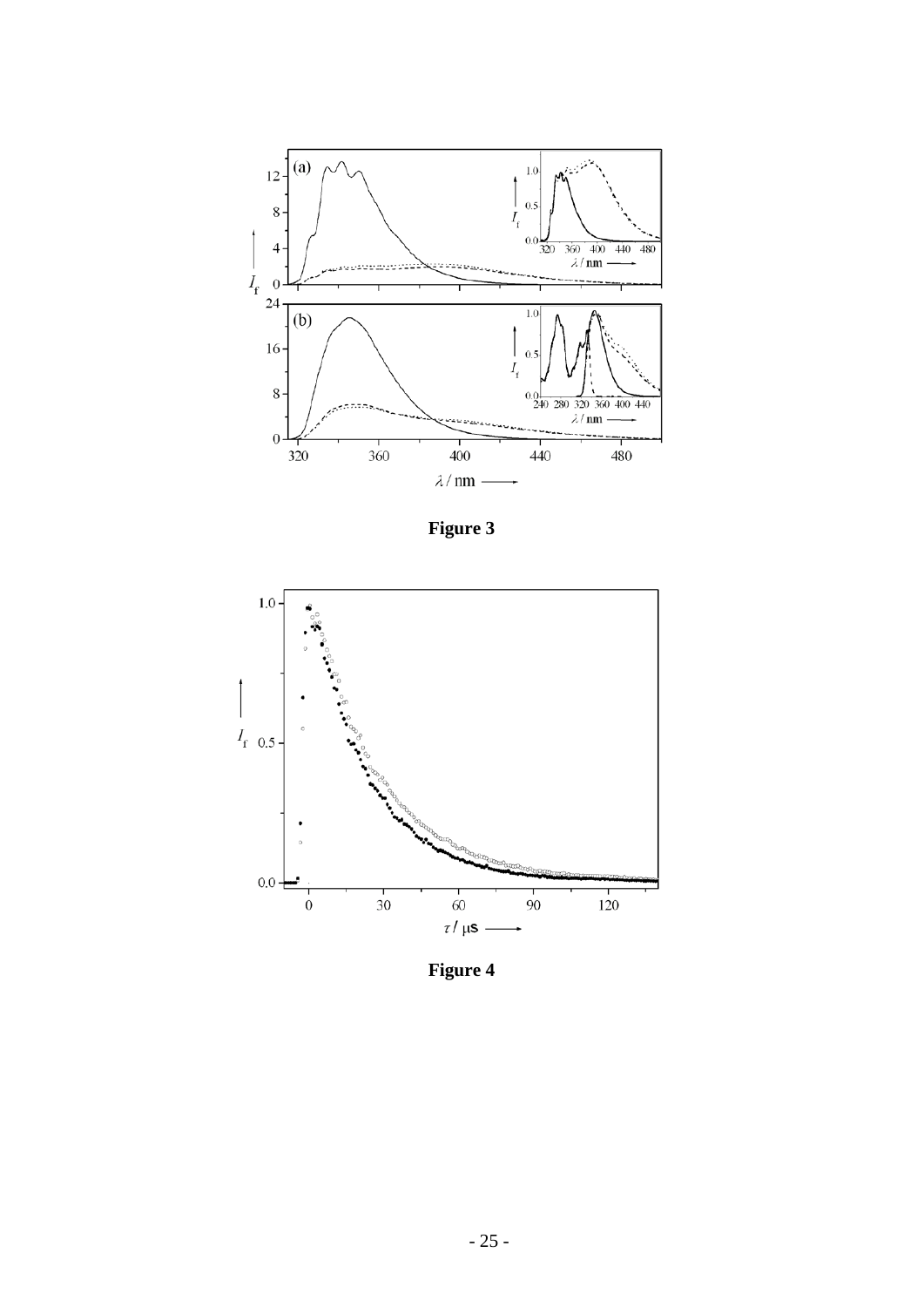

**Figure 5**



**Figure 6**